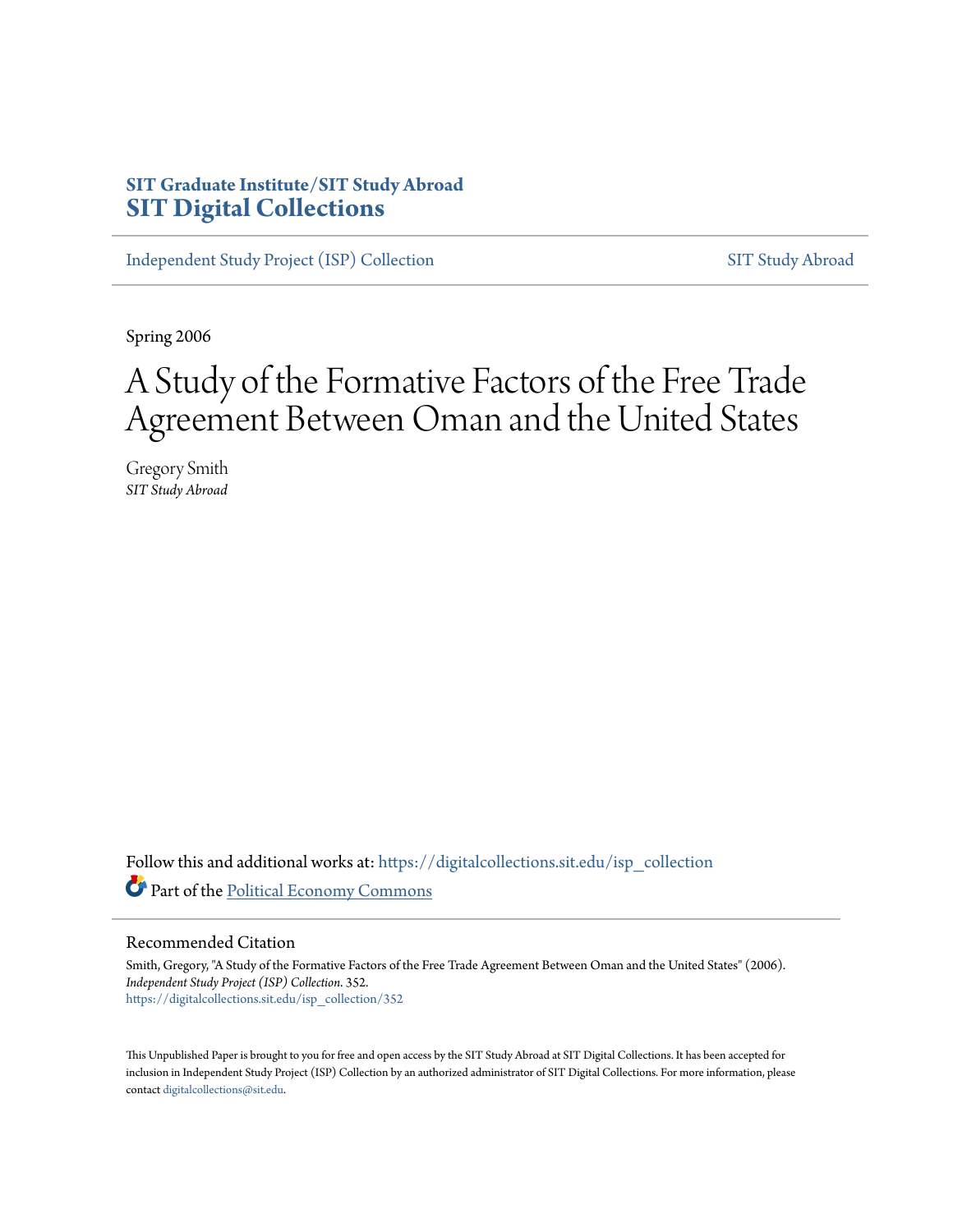A Study of the Formative Factors of the Free Trade Agreement Between Oman and the United States

Smith, Gregory Academic Director: Langston, Elizabeth M. Project Advisor: Al-Farsi, Sheikha Miami University Diplomacy Asia, Oman, Muscat Submitted in partial fulfillment of the requirements for Oman: Diplomacy, Development and Identity, SIT Study Abroad, Spring 2006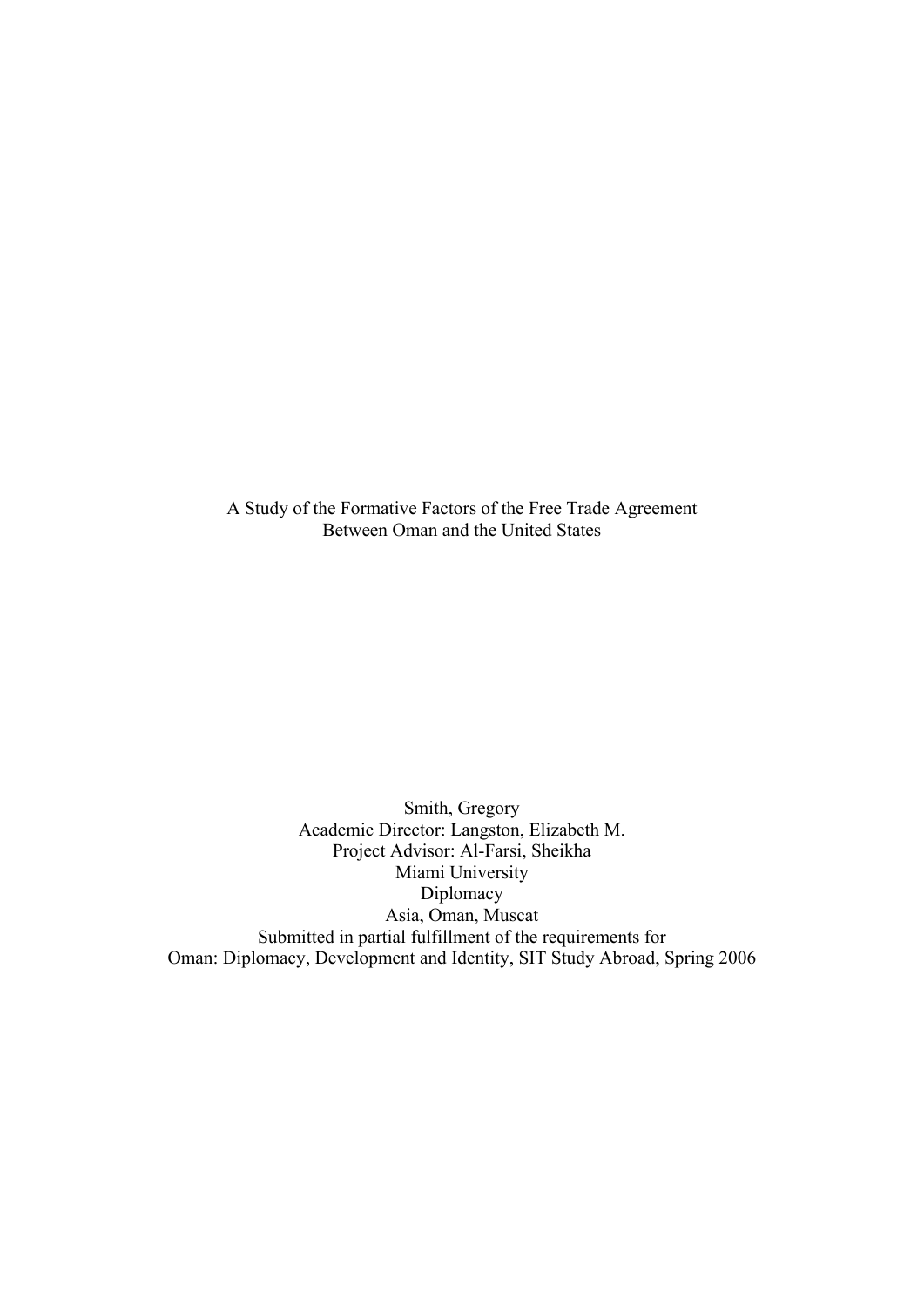#### A Study of the Formative Factors of the Free Trade Agreement Between Oman and the United States

Abstract:

This study investigates the process by which the Omani-American Free Trade Agreement was so quickly agreed upon between Omani and American negotiators. By interviewing the major government officials involved in the architecture of the agreement, and by examining the role of other institutions and interest groups that are typically involved in the process in the US, the author demonstrates how very narrow the policy-making arena in Oman is. He argues that the benefits Oman hoped to gain from the agreement were far more political than economic, but that political liberalization is more important than economic liberalization for the long-term interests of the country and the regime.

Keywords: trade, Oman, bilateral agreements, US Topic Codes: 521, 516, 511

Smith, Gregory Academic Director: Langston, Elizabeth M. Project Advisor: Al-Farsi, Sheikha Miami University Diplomacy Asia, Oman, Muscat Submitted in partial fulfillment of the requirements for Oman: Diplomacy, Development and Identity, SIT Study Abroad, Spring 2006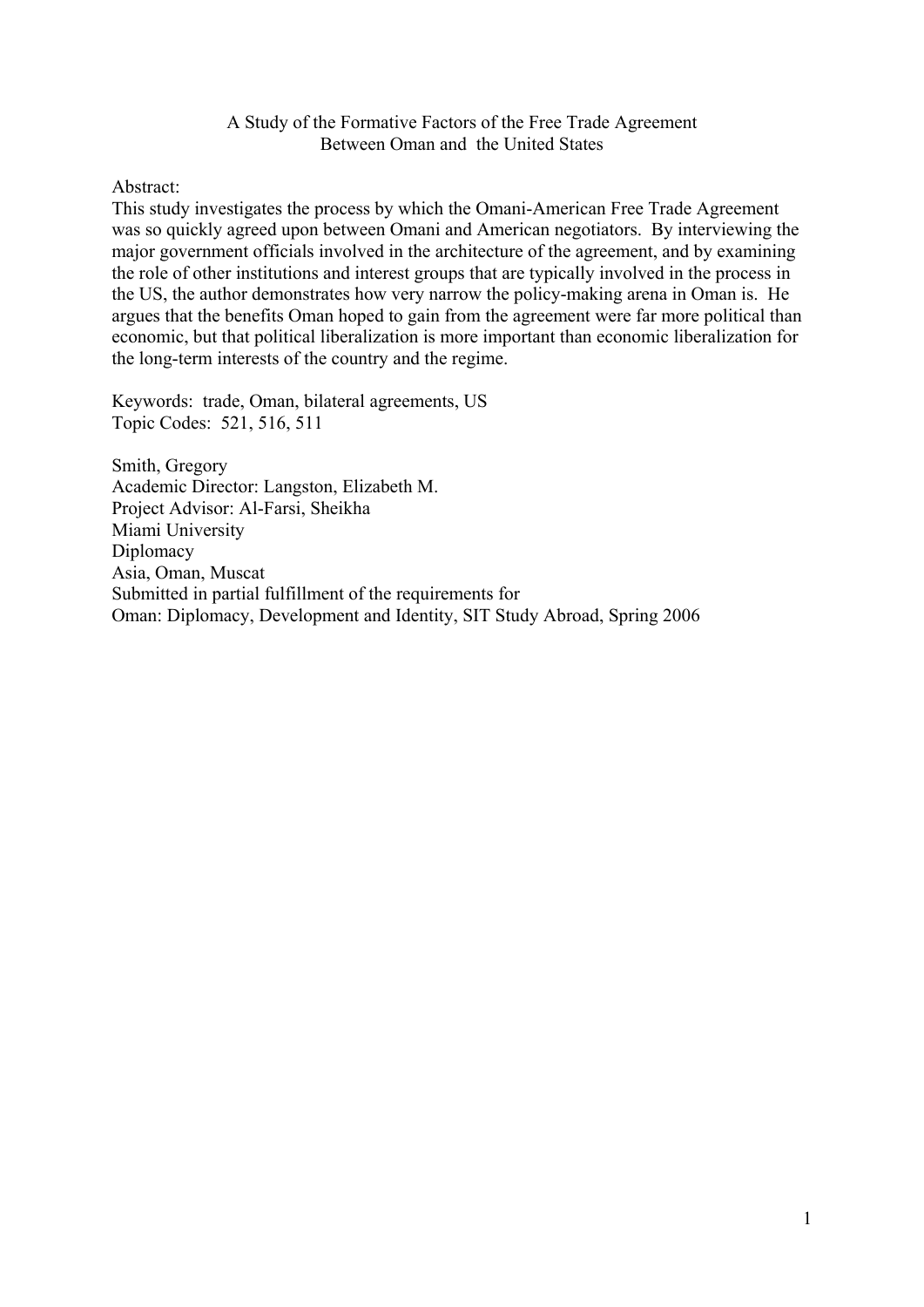# دراسة لعوامل تكوين إتفاقية التجارة الحرة بين عُمان و الولايات المتّحدة

# A Study of the Formative Factors of the Free Trade Agreement Between Oman and the United States

Gregory Smith Spring Semester 2006 School for International Training Muscat, Oman

قريغوري سْميث فصل ربيع ٢٠٠٦ معهد لتدريب الدولي , عُمان مسقط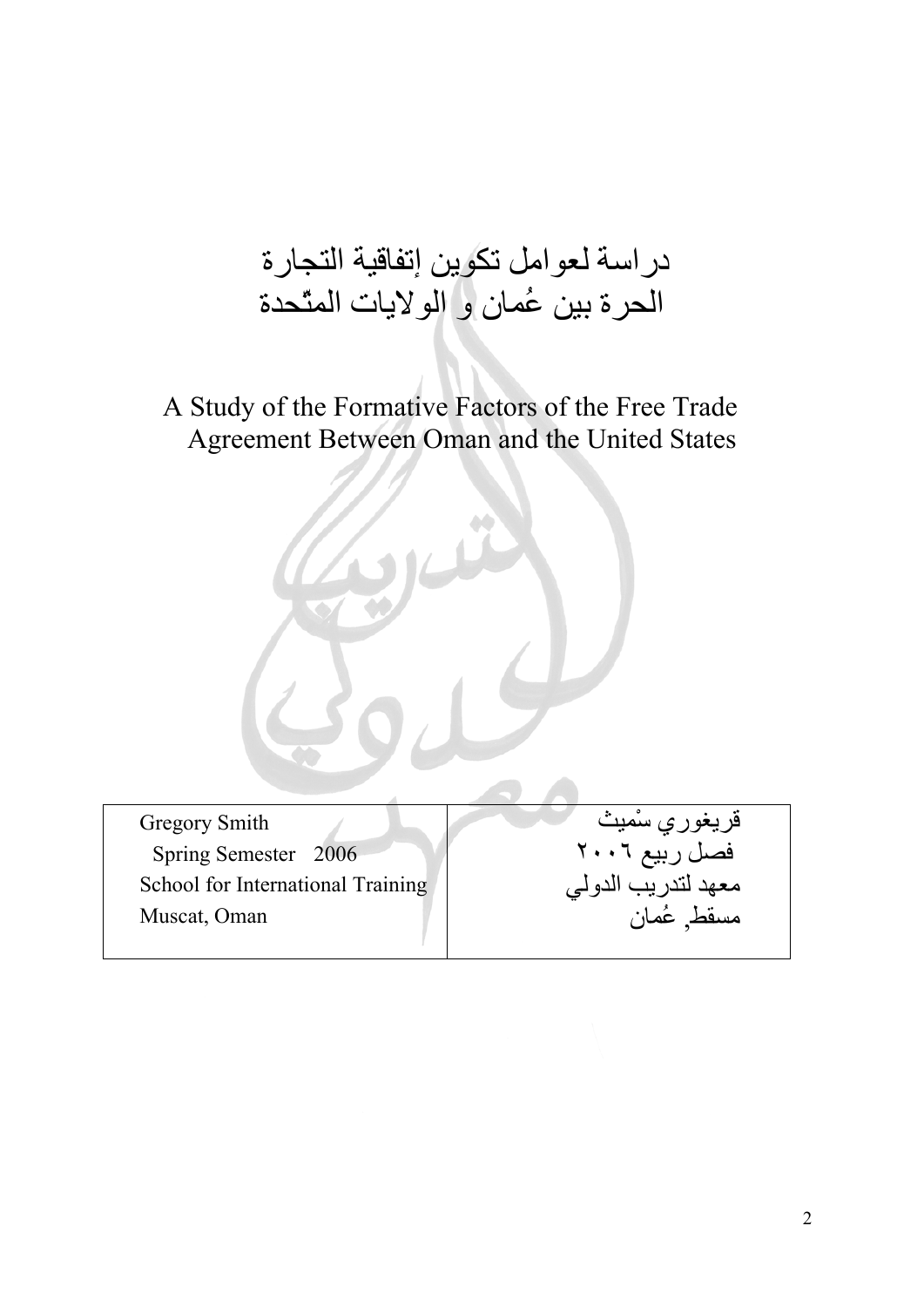# **A Study of the Formative Factors in the Free Trade Agreement between Oman and the United States**

Global North, Global South, First World, Third World, Developed Nations, Developing Nations, no matter what label one uses, the fact that there is a clear divide between the rich and poor nations of the world remains the same. For generations, great thinkers and great states have proposed their own theories to bridge this gap. From the capitalist theories of America and Western Europe, to the collectivist theories of Marx, Lenin, and Mao, to the Flying Geese of a once-booming Japan, all of these theories have proven to be effective only in remote, ideal conditions. Meanwhile, the majority of the world's people still live in economic despair.

 A faint glimmer of hope rises from the Southeastern tip of the Arabian Peninsula. Four decades ago, the Sultanate of Oman was an economic black-hole. Mired in a civil war reminiscent of modern African conflicts and lacking any national motivation, Oman has since found its stride in a most impressive way. Today, Oman ranks highly in nearly all of the quality of life statistics and is increasingly financially solid. While this progress has been undeniably aided by the discovery of significant oil deposits within the Sultanate, it has been the prudent management of its natural resources and careful control of the internal development that has allowed Oman to blossom. Oman stands as a new developmental model for those countries in Africa and South America that find themselves resource-wealthy (which many are far beyond Oman's small reserves) but lacking in unity and security.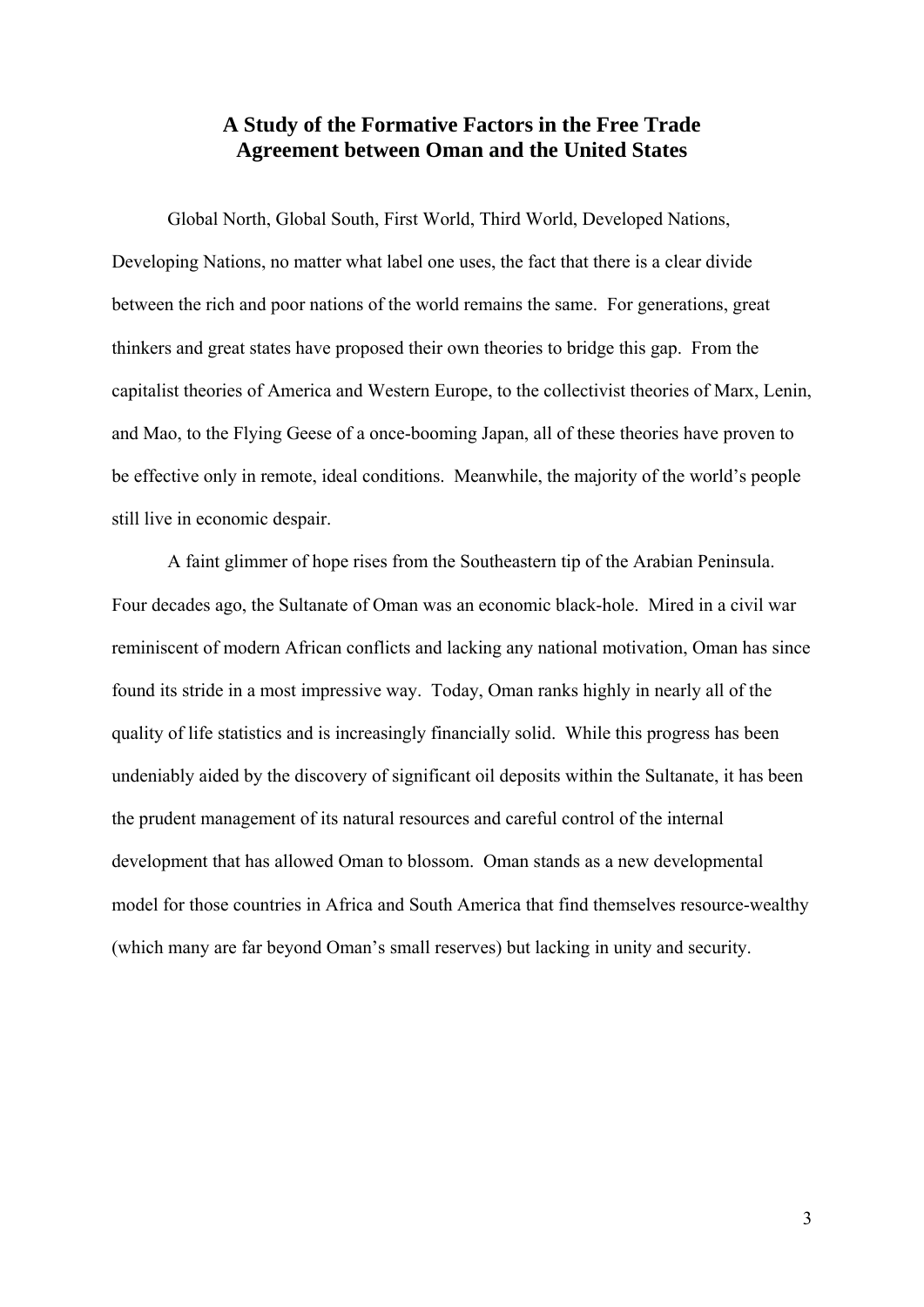#### **A. Economic Background**

 Globalization is a force that is affecting us all. No aspect of society, from religion to sport, has been untouched by its powers. The one aspect that arguably has been influenced the most is economics. Over the last couple hundred years, since the invention of modern economic science by Adam Smith, the world has witnessed an explosion of wealth and ideas. For thousands of years, international trade was the sum total of money or barter received from the sale of a ship or caravan's cargo in a foreign land. Today, billions of dollars change hands everyday without the need for a single transfer of goods. Along the way, the concepts of power, statehood, and sovereignty have each blurred and shifted.

#### *Economic History*

 When the Treaty of Westphalia established the modern system of nation-state sovereignty, power was focused on the tip of a sword. Literally, the stronger a state's armed forces and defense structure, the stronger international position it held. Only rare geographic exclusions, such as the natural boundary that the Alps provide for Switzerland, allowed states to survive without military prowess or a tightly knit system of military alliances. States that engaged in extraterritorial trade did so only when they could provide adequate force to protect their investments. Ideas such as foreign ownership of property or industry were not even formed. With the Industrial Revolution and the accompanying development of advanced forms of transit, production, and communication, came entirely new views on the role of the state.

 Upon its introduction, capitalism took the world by storm. What started out as an advancement of the barter system soon became a world order. Karl Marx and Friedrich Engels wrote in their famous 1848 Manifesto, "[Capitalism] compels all nations, on pain of extinction, to adopt the bourgeois mode of production; it compels them to introduce what it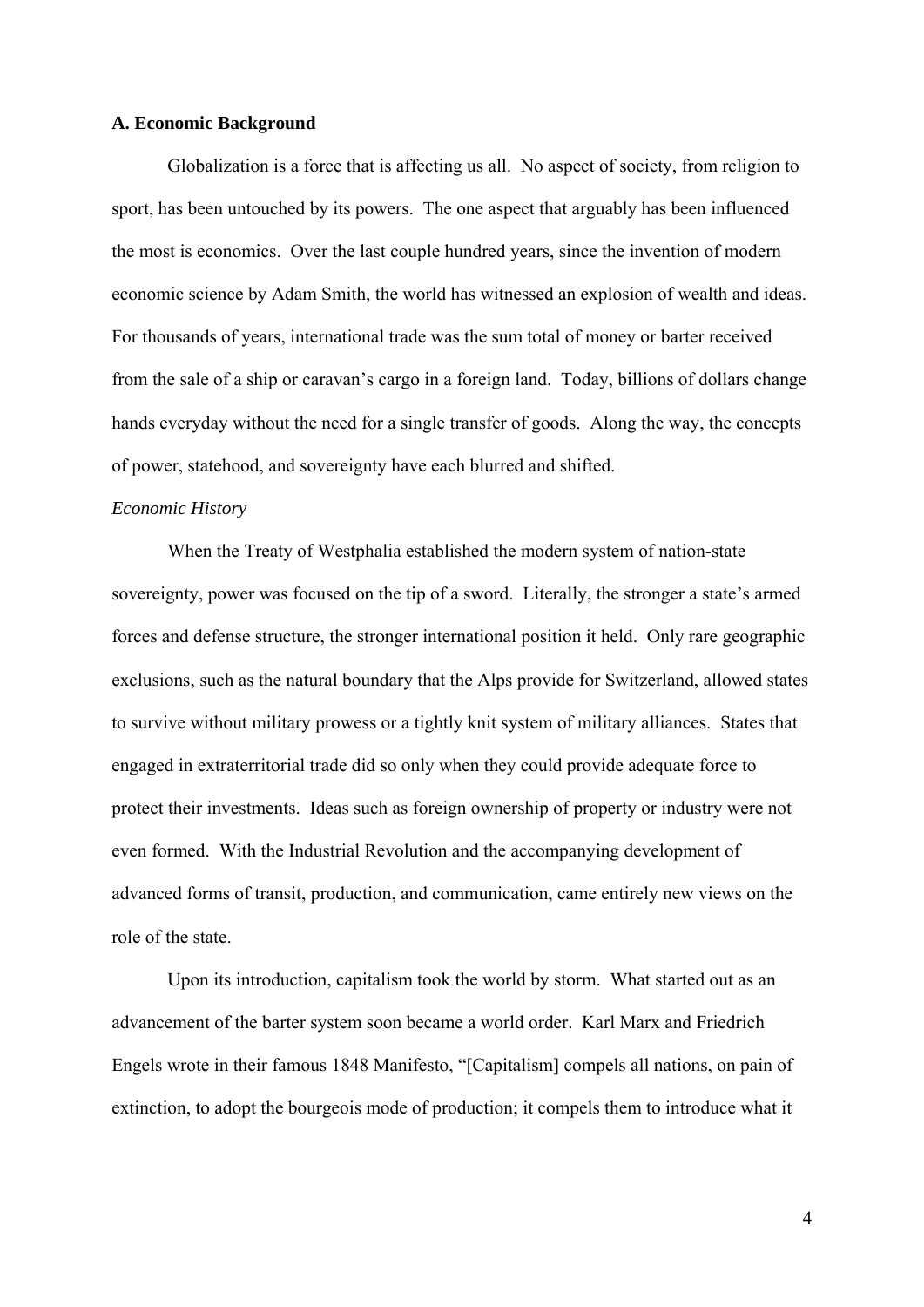calls civilization into their midst<sup>[1](#page-6-0)</sup>." As capitalism itself developed across the Western world, it began to cross borders. Trade became simpler and more beneficial between states that shared a common capitalist ethos. In good capitalist fashion, governments realized that they could vastly increase their national treasuries by extracting import and export taxes on goods and services.

Thanks to their superior military capabilities, and in large part due to the diseases they carried, the Western powers and their capitalist system soon became a major force on the world scene. However, the power of purely military means began to degrade as trade continued its exponential development. Alan Oxley described the shift as,

Nations needed military power to exert influence and security was achieved through military alliances. In the second half of the twentieth century another system of relationships with rules governing international relationships has emerged. These are economic commonwealths—free communities where governments align their economic interests on neoliberal principles to advance the common good. $2$ 

Power now began to concentrate around economic ability. Growing ties between world economies, through individual investments as well as government relations, led to what is now known as economic interdependence. This in effect means that the healths of foreign economies are directly linked to one another. To take this one step further, poor economic policies in one country would not lead to a collapse in that country alone, but in every country tied to it.

 This new reality has led some to believe that the end of the nation-state as we know it is nigh. They believe that military power is obsolete because countries cannot afford to ruin their own economy by attacking another's. However, this theory has not come to pass, nor will it anytime soon. Military might is still a powerful tool (evidence America's recent

<span id="page-6-0"></span><sup>&</sup>lt;sup>1</sup> Marx, Karl, and Friedrich Engels. 1848. "The Communist Manifesto." In *Karl Marx: Selected Writings*, edited by David McLellan. Oxford: Oxford University Press, 1977.

<span id="page-6-1"></span>Oxley, Allen. "Free Trade Agreements in the era of globalisation—new instruments to advance new interests—the case of Australia." *Australian Journal of International Affairs*, Vol. 57, No. 1, pp. 165–186, EBSCO Publishing, 2003.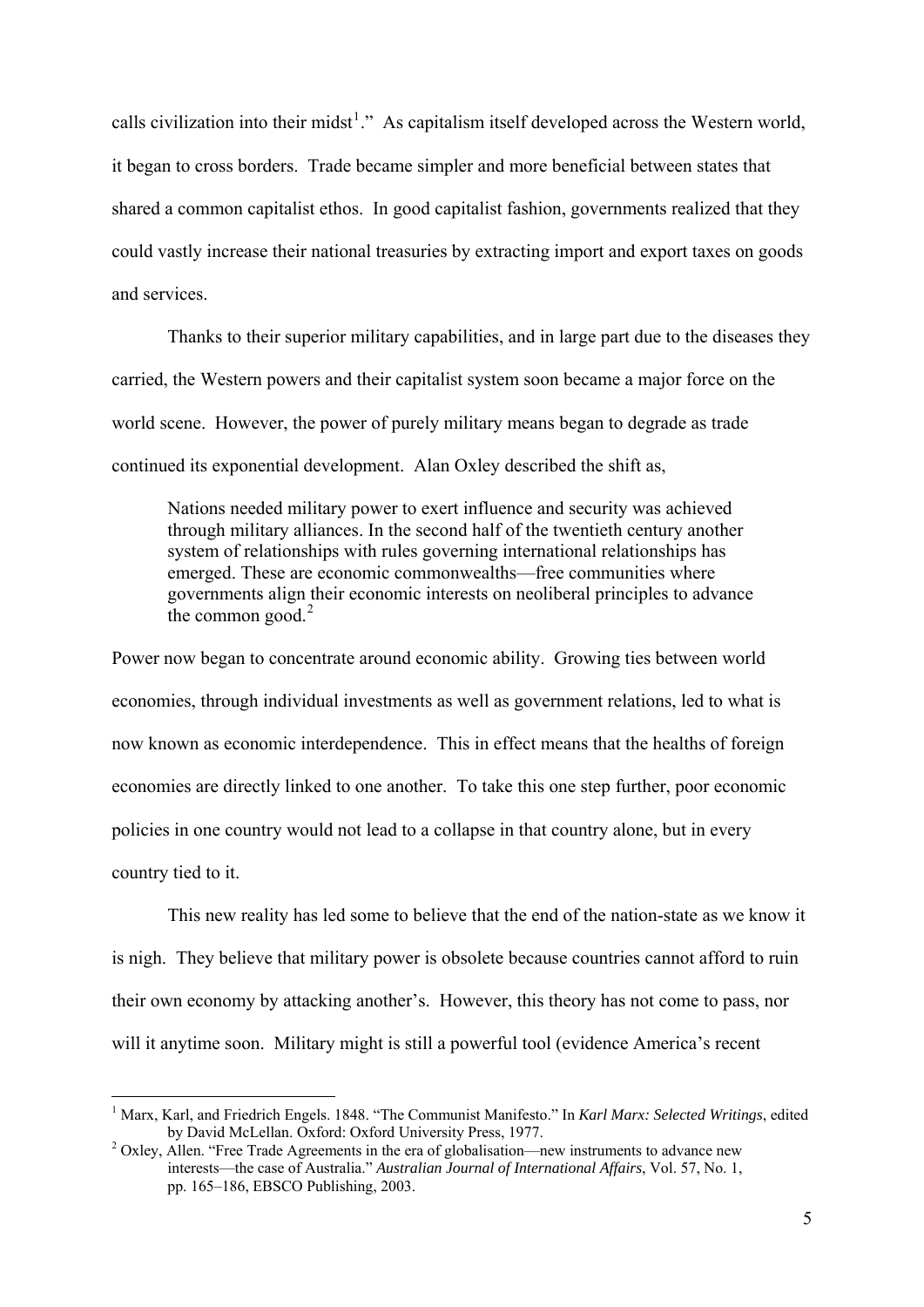invasion of Iraq) and politics is still the mouthpiece of the government in most cases. Yet economics has wedged its way in as the actual nuts and bolts of most working intergovernmental relationships. In some cases, economics offers an arena for engagement that is impossible for politics. Take for example the relationship between Taiwan and mainland China. Taiwan no longer holds a seat in the United Nations and China does not officially recognize them. However, both are full members of the World Trade Organization and are able to use that forum to keep dialogue open and avoid armed conflict.<sup>[3](#page-7-0)</sup>

# *Economic Liberalization*

 The method for opening, or liberalizing, a state's economy is by no means formulaic. Some international economic organizations, especially lending organizations such as the International Monetary Fund (IMF), believe that modernizing and opening an economy should be done the same way everywhere. In the case of the IMF, this is through the maintenance of balanced budgets. But in this same case, what has caused economic gains for some countries has resulted in other countries shirking on needed budgetary expenditures in order to meet IMF requirements. The results are sometimes disastrous. It is also fictitious that political pressure from developed nations will force developing countries along a 'proper' path.

 Rather, the answer must lie within each developing country. Arvid Lukauskas and Susan Minushkin published an examination of different styles of market opening among middle-income states. They studied Turkey, Mexico, South Korea and Chile, and the results were varied and quite revealing. Countries that were already financially stable (low budget and fiscal deficits and international debts) were able to resist international pressure to open their economies with greater ease. Their financial markets opened slowly to both capital inflows and outflows, at a pace more closely dictated by the domestic government than any

<span id="page-7-0"></span> $\frac{3}{3}$  Ibid.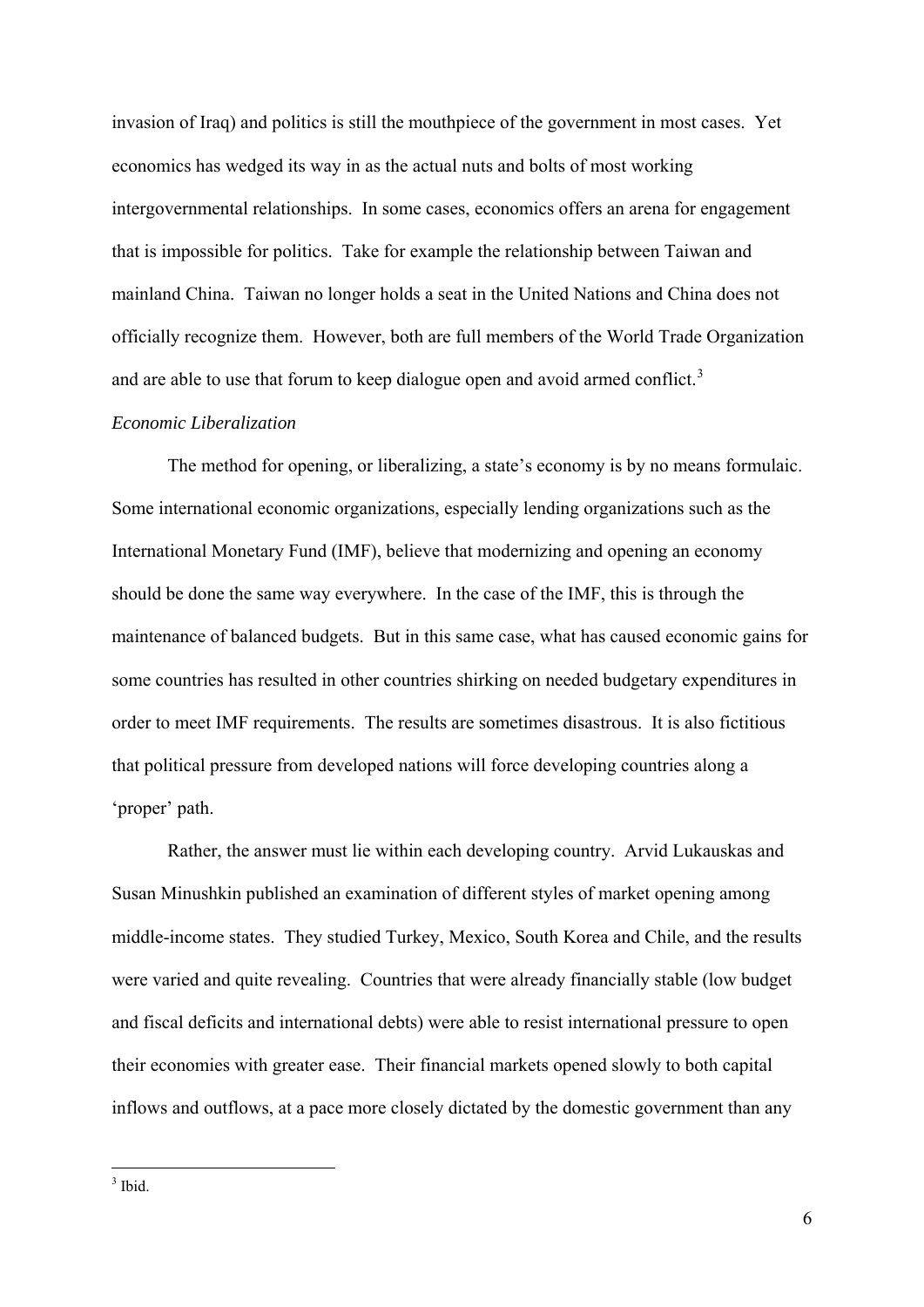other influence. The same is true for countries that have more to bargain with. For example, South Korea's geostrategic position allowed it much greater bargaining latitude than Mexico. On the flip side of the coin, countries that find themselves in dire need of capital are more vulnerable to the whims of lending institutions and states. The most evident example of this is Turkey, which after running up huge debts and budget deficits, coupled with astounding inflation rates, was forced to comply with the liberalization demands of the IMF, the European Economic Community, and many others in order to qualify for their aid. The result was an accelerated opening of its financial sectors to all interested trading partners. Finally, it was shown that countries with greater political stability were able to keep tighter control of the exit of capital. Where weak governments ruled, they were more susceptible to the desires of powerful corporations within their own country.[4](#page-8-0)

# *Modern Trade Pacts*

1

 Meanwhile, the role of economic relations is increasing daily. This growth is easily recognized; "by the end of September 2001, 239 regional trade agreements (RTAs) had been notified to GATT, or its successor the World Trade Organization (WTO). Of those agreements, 100 have been notified since the creation of the WTO in 199[5](#page-8-1). $\cdot$ <sup>5</sup> Regional conglomerations began to form such as the European Union, MERCOSUR, and ASEAN. Above all else, these international organizations afforded their member states the strength of numbers. No single European country can compete head-to-head with the gargantuan United States economy; but, together, the European Union presents a much more formidable opponent, be it in conflict or friendly negotiation. Small countries, to gain a measure of influence on larger trading partners and adversaries alike, also often use membership in trade

<span id="page-8-0"></span><sup>&</sup>lt;sup>4</sup> Lukauskas, Arvid and Susan Minushkin. "Explaining Styles of Financial Market Opening in Chile, Mexico, South Korea, and Turkey" *International Studies Quarterly*. Vol. 44, No. 4 (Dec., 2000) pg.695-723 5

<span id="page-8-1"></span>Urata, Shujiro. "Globalization and the Growth in Free Trade Agreements" *Asian-Pacific Review,* Vol. 9, No. 1, Carfax Publishing Co. 2002. Pg. 21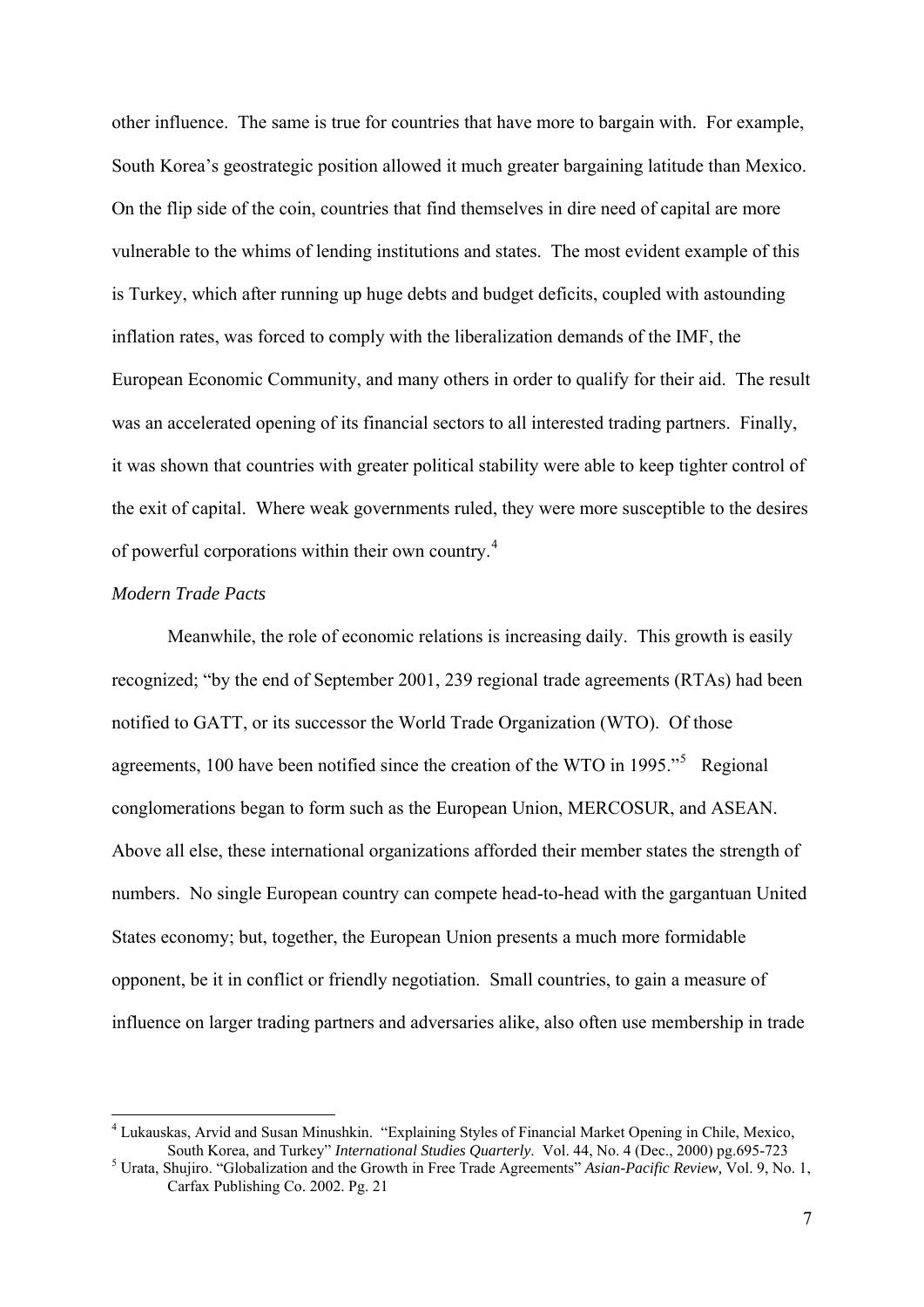agreements. Similar to old military alliances, bilateral and multilateral trade agreements have become a form of protection of identity.

A recent example of this can be found in the Free Trade Agreement between Jordan and the United States. Jordan has a very small economy with very little to offer the U.S. However, they were eager to exploit the obvious political ramifications of a closer relationship with the superpower.  $\delta$  Along the same lines, Egypt has been pursuing a Free Trade Agreement with the United States. In Egypt, the belief is held that "an agreement could spur measures to further liberalize the domestic economy and integrate into the world economy<sup>[7](#page-9-1)</sup>," strengthening the web of interdependence as a protective barrier for both itself and the U.S.

 The world powers also have a keen interest in this developing system of trade agreements. While their economies for the most part are comparatively already open, the establishment of bilateral Free Trade Agreements (FTA) adds a new dimension to any diplomatic relationship. A bilateral FTA removes the barriers to trade (import/export taxes, quotas, tariffs, etc.) between two nations. It also offers a unique chance for the two countries to adjust each other's trade practice and corresponding legal procedures to better facilitate cooperation. Next to their larger cousins (regional or multilateral trade agreements) bilateral

FTA's are faster, as FTA agreements require less time than trade liberalization under the WTO. The Uruguay round, which was the last round of multilateral trade negotiations held under GATT, was initially scheduled to be completed in four years, but it actually took nearly eight years, almost twice as long as projected. One reason why the talks became so protracted was the sheer volume of items to be negotiated, but in addition, the expansion in the number of participating nations also had a major impact.[8](#page-9-2)

<span id="page-9-0"></span><sup>6</sup> Moore, Pete W. "The Newest Jordan: Free Trade, Peace and an Ace in the Hole" *Middle East Report,* June 26, 2003.<br><sup>7</sup> Galal, Ahmed and Robert Z. Lawrence. <u>Anchoring Reform With a US-Egypt Free Trade Agreement</u>. Institute

<span id="page-9-1"></span>for International Economics, May  $2005$ .

<span id="page-9-2"></span>Urata, Shujiro. "Globalization and the Growth in Free Trade Agreements" *Asian-Pacific Review,* Vol. 9, No. 1, Carfax Publishing Co. 2002. Pg. 26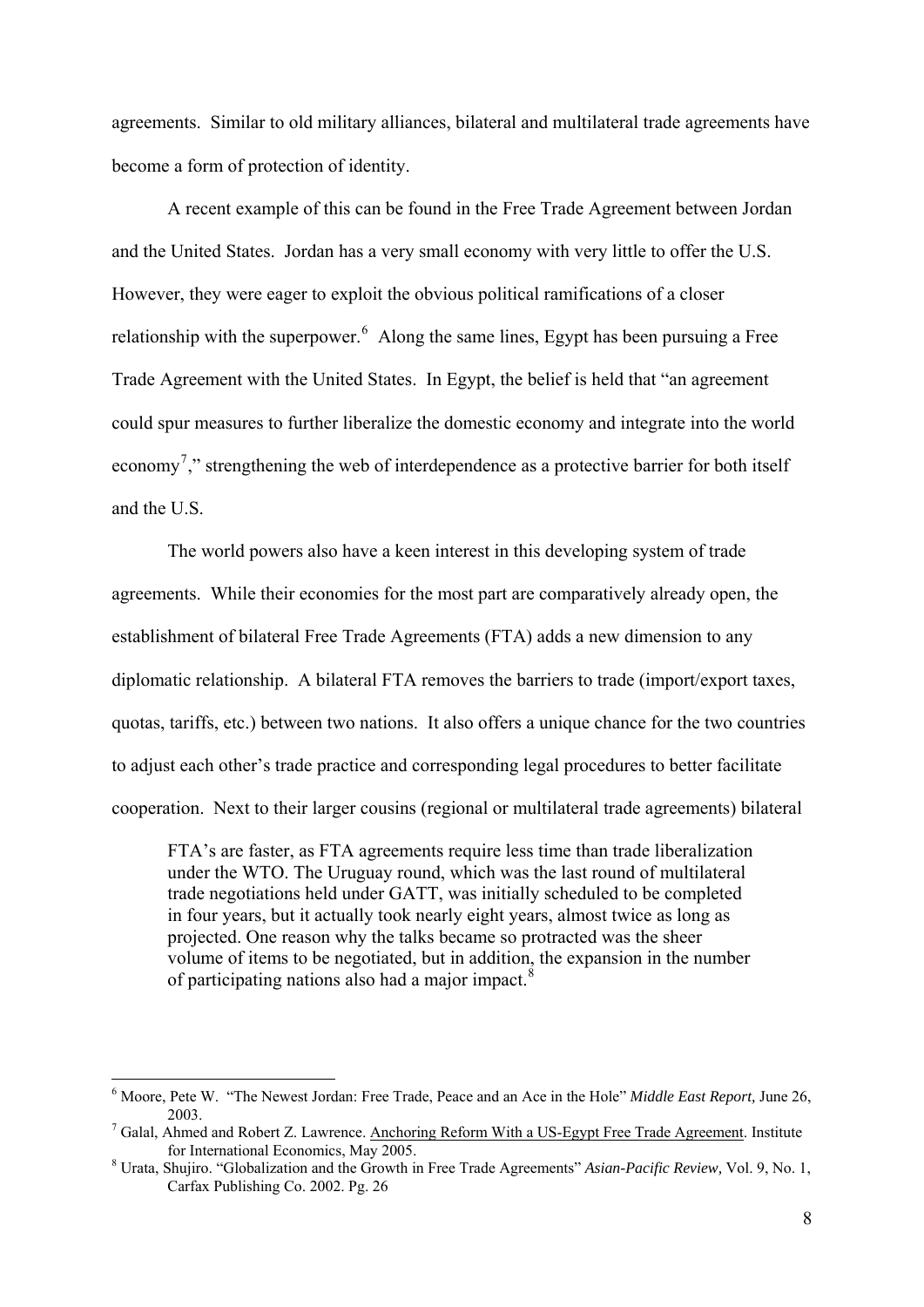Bilateral FTA's are also able to cover topics that have not yet been resolved in more comprehensive economic bodies such as the WTO. Significantly, they often attract less public attention than their larger counterparts.

#### *Short-Term Effects of Free Trade*

 Free Trade Agreements are not all sunshine and happiness though. For many domestic workers, their country's signing of an FTA could spell the end of their current employment. The economic sense behind free trade is rooted in the idea of comparative advantage. Briefly, comparative advantage posits that certain economies are better suited to handle different kinds of production. Therefore, by each area specializing on what they are best at and trading for those that they are relatively poor at producing, all will pay a lower price for everything. Free trade simply removes barriers to this activity and allows areas to truly play to their comparative advantages. Unfortunately, the perfect world that this would work in does not exist. Centuries of self-sufficiency theories based on survival in a militarily hostile world have created economies that produce products regardless of the higher cost inflicted by not specializing. While in the long run it may be true that absolute specialization without barriers to trade will result in better living conditions for all, the short run is a very different picture.

 Lower-cost producers from foreign countries immediately target domestic producers that were previously protected by high import barriers. With an FTA in effect, these economically inefficient companies are quickly demolished by outside competition. While in economic formulas this looks neat, painless, and amoral, it really means entire local economies will be erased. For evidence of this, all one needs to do is look at the huge numbers of jobs lost when electronics giants RCA and Zenith went out of business in America. Even more worrying is to attempt to imagine the havoc reeked in Detroit if the United States were to stop protecting the domestic automobile industry.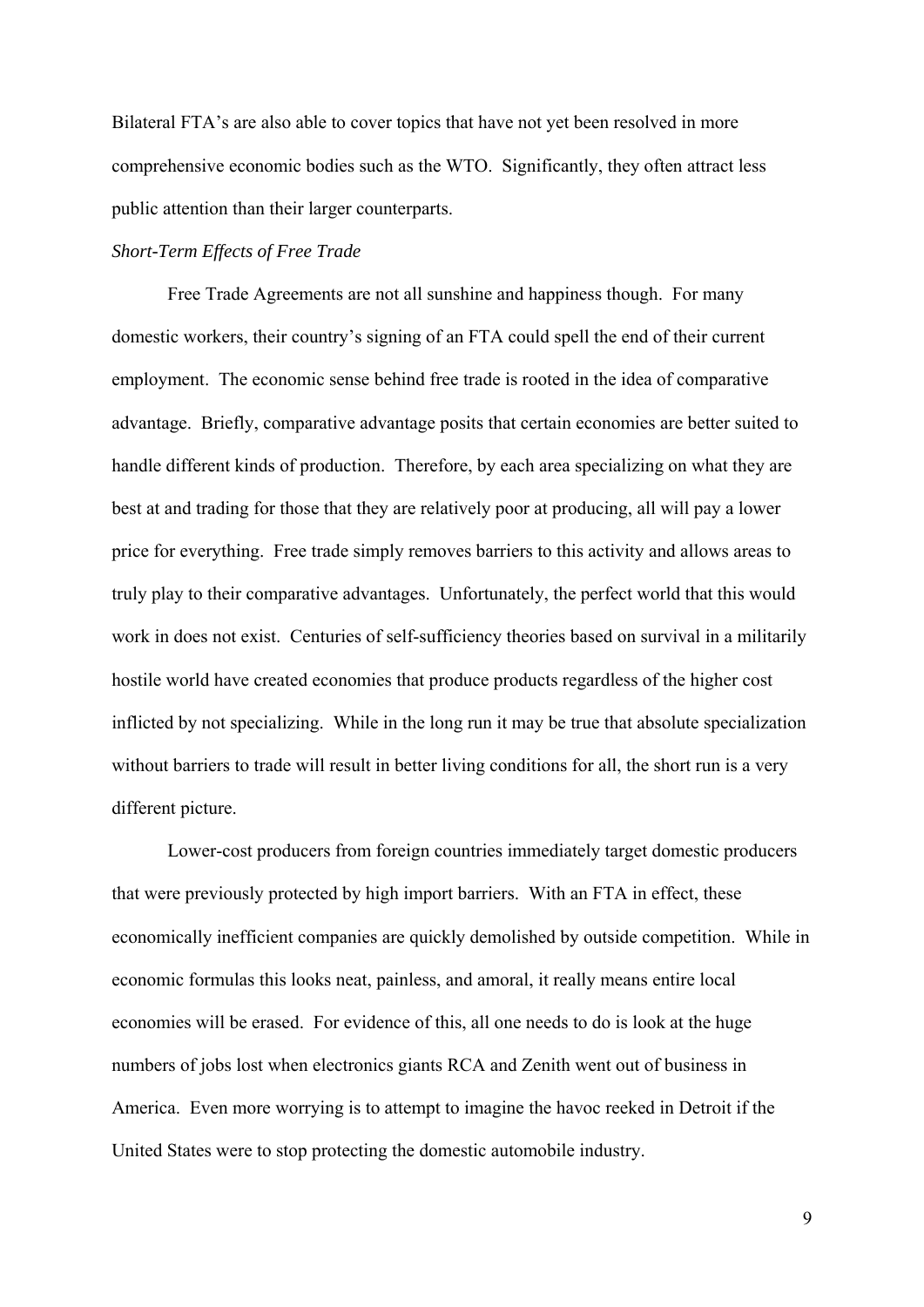For economists, these local tragedies are a sad necessity for the greater good. For those involved, they spell dire straits, sometimes for multiple generations until respecialization (through education) occurs and new industry grows. For the politicians that represent the effected areas, a fine line must be walked. Representative politicians are in the awkward position of having the expert advice that explains the benefits of free trade sparring with the knowledge that the people who are responsible for their paycheck are being faced with losing their own. In America, this has led to a partisan divide that deals less with the true issues than with the ever-present battle for control in Washington, D.C. The opposing party in the next elections immediately targets politicians that vote against their party's line or waver on their personal convictions.<sup>[9](#page-11-0)</sup> Due to this, many countries with elected or otherwise popularly vulnerable governments are much more deliberate in their consideration of new trade agreements.

#### **B. Omani Background**

1

 The Sultanate of Oman presents a unique case study. The Gulf region, with its massive petrochemical wealth, has given rise to the "rentier" state. In its ideal form,

The rentier state concept is that while in 'normal' countries the state is supported by society, and must, in order to pay for itself, establish a system to extract from society part of the surplus the latter generates; in oil exporting countries the state is paid by the oil rent, which accrues to it directly from the rest of the world, and supports society through the distribution or allocation of this rent, through various mechanisms of rent circulation.<sup>[10](#page-11-1)</sup>

In the real world, this means that states like the United Arab Emirates, Qatar, and Oman are able to rule tax-free. Citizens of rentier states have no responsibility to support their government, and therefore no claim to a stake in it. As well, the welfare regimes that inevitably develop within rentier states create a popular dependency on the state. Within Oman, this welfare state is alive and well, but the rentier state model is not quite applicable.

<span id="page-11-0"></span><sup>9</sup> Seligson, Dan. "Free Trade Support a Delicate Political Issue." *Campaigns & Elections,* Oct./Nov. 2005. Pg. 28-29.<br><sup>10</sup> Fawcett, Louise ed. <u>International Relations of the Middle East</u>. Oxford UP, 2005.

<span id="page-11-1"></span>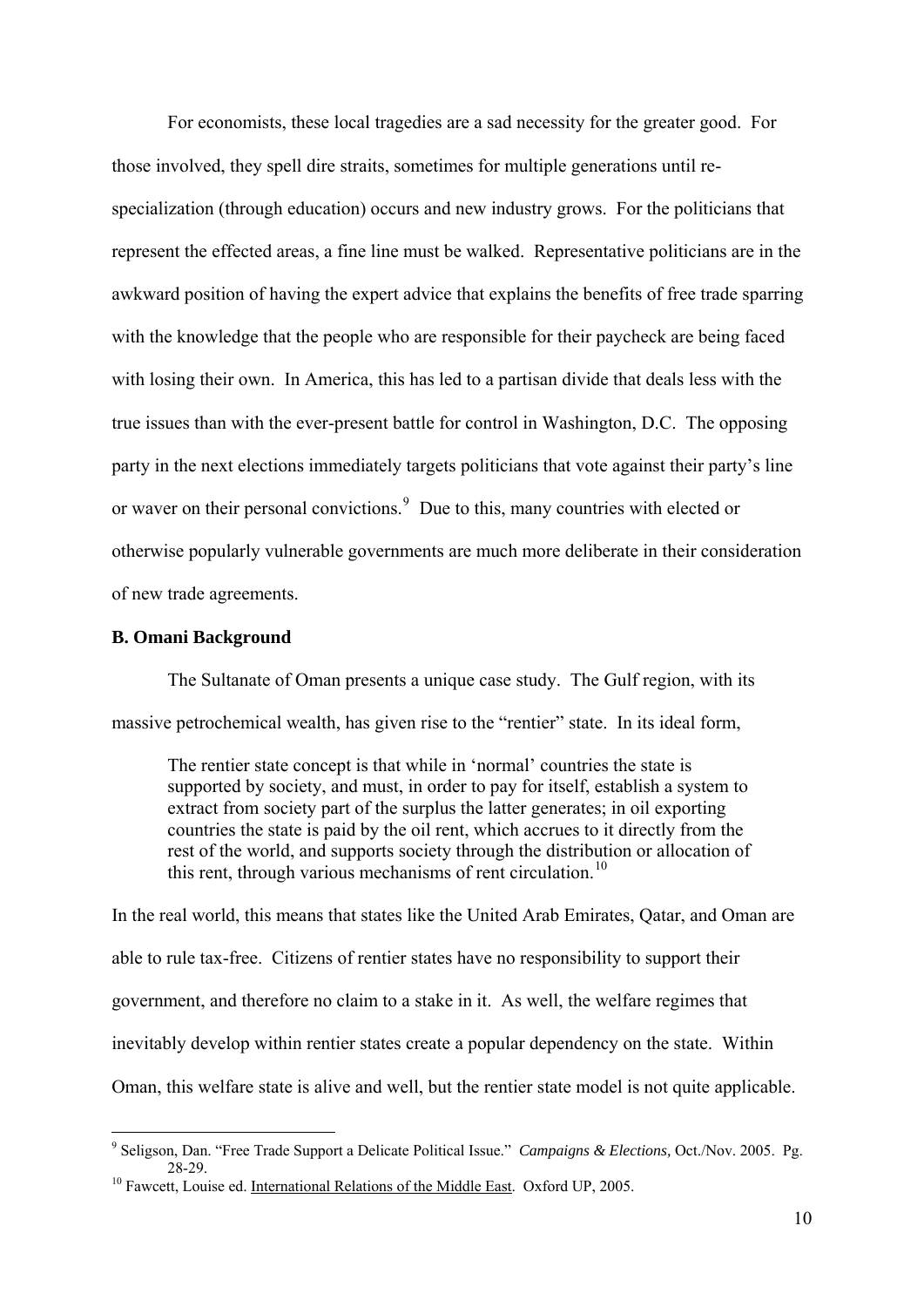#### *The Rentier State Model*

 While in its original, theoretical definition, Oman is the model rentier state, once one begins to examine the commonplace actions of rentier governments, the differences quickly become apparent. The starkest break from the rentier model comes in the economic development of Oman. In a typical rentier state, the economic independence of the government allows it to pursue economic development in the style and pace of its choosing. Quite the opposite takes place in Oman where

Unlike other *rentier* states where the traditional elites (mainly the merchant class) have lost political power and were limited to accruing profits, in Oman…the traditional elite actually saw an increase in its political power following the coup of  $1970$ .<sup>[11](#page-12-0)</sup>

There appear to be three main reasons for this: "the personal inclination of [Sultan] Qaboos, the existing private sector (that had developed over centuries of sultanic interest in allowing wealthy merchants to handle economic affairs), and the tribal tradition of autonomy."<sup>[12](#page-12-1)</sup> In fact, each of these factors plays a large role in current economic development and deserves individual examination.

#### *Sultan Qaboos*

1

 Sultan Qaboos has quite possibly set a new benchmark for the role of the benevolent monarch. While the impact of large oil revenues on his financial budget cannot be ignored, they can be put in perspective by viewing a country such as Libya, with far larger oil wealth and far less to show for it. Omani progress can be directly tied to the Sultan's inspirational vision and seemingly boundless will to progress his country. When Qaboos took the reigns of power from his father Said bin Taimur in 1970, the country was mired in a civil war, nearly bankrupt (although, notably, Said had managed to erase Oman's foreign debt), and almost entirely closed off to the outside world. Many Omani still remember the days when

<span id="page-12-0"></span><sup>&</sup>lt;sup>11</sup> Rabi, Uzi. "Majlis al-Shura and Majlis al-Dawla: Weaving Old Practices and New Realities in the Process of State Formation in Oman" Middle Eastern Studies, Vol. 38, No. 4. Frank Cass, London, October 2002.<br><sup>12</sup> Allen, Calvin Jr. and W. Lynn Rigsbee, II. <u>Oman Under Qaboos: From Coup to Constitution, 1970-1996</u>.

<span id="page-12-1"></span>Frank Cass Publishers, Portland, OR, 2000.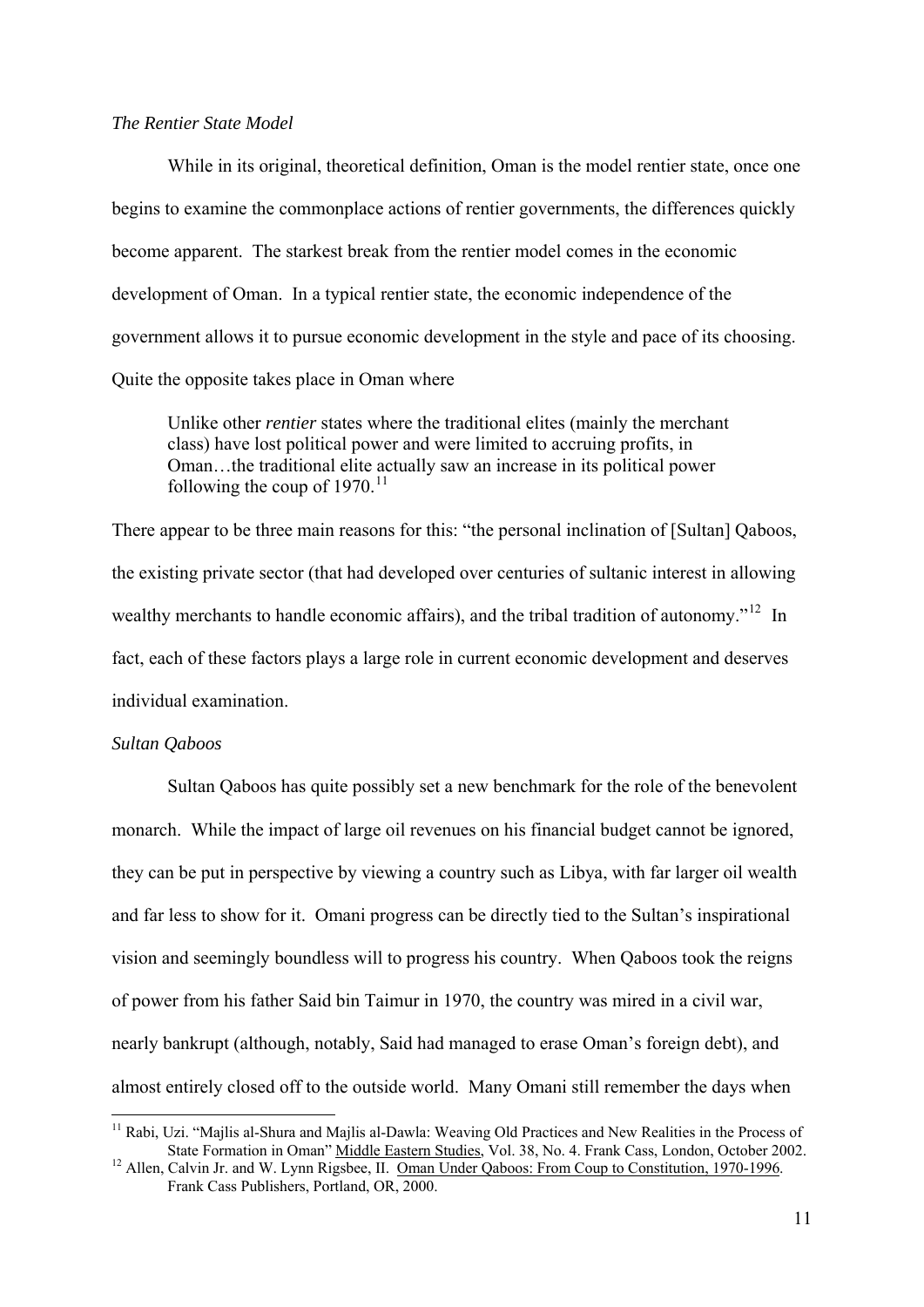the old gates of the capital city were locked at night, and not to keep people out. During his reign Oman has progressed

From 3 small primary school, Oman now has 600,000 children in the classroom, and English is required from Grade One; from an American missionary-run 12 bed hospital, Oman is now recognized by UNICEF as providing among the best primary health care in the world.<sup>[13](#page-13-0)</sup>

All of this, plus the successful end of the civil war, the establishment of agreed-upon borders with all of its neighbors, and much more, has occurred in only 36 years. In addition, Sultan Qaboos has introduced an extremely effective means of dealing with dissent, inclusion. Rather than publicly humiliate or punish his opponents and detractors, to the greatest extent possible he has opened dialogue with them and often offered them prestigious positions within his own administration. By including adversaries, he gives them a share of the responsibility for Oman's proper governance, and avoids festering conflicts.

# *Private Sector*

 Oman also has a long history of foreign trade and economic interactions. On the winds of the monsoon, Omani sailors traveled from the Far East to the southeast reaches of Africa. During their first golden age, "Omanis were the head of the Foreign Traders Committee in the Port of Shanghai in the  $11<sup>th</sup>$  and  $12<sup>th</sup>$  centuries."<sup>[14](#page-13-1)</sup> They maintained a sizable empire until the  $19<sup>th</sup>$  century. Merchant families dominated this rich history of foreign trade. While the Sultan always played a role in economic affairs, it was historically as the head of the wealthy Al-Bu Sa'id family and not as the overarching authority. Other families, most notably still-existing Indian and Baluchi families such as the Khimji Ramdas family, played just as large of roles. This effect was multiplied by Sultan Taimur bin Faisal, who was uninterested in being Sultan, and the late years of Said bin Taimur when he lost his interest and passion for ruling. During these times, the merchant families controlled nearly

<span id="page-13-1"></span><span id="page-13-0"></span><sup>13</sup> Cook, Frances D. *Testimony Regarding the US-Oman Free Trade Agreement before the Ways and Means Committee, House of Representatives.* April 5, 2006. 14 Ibid.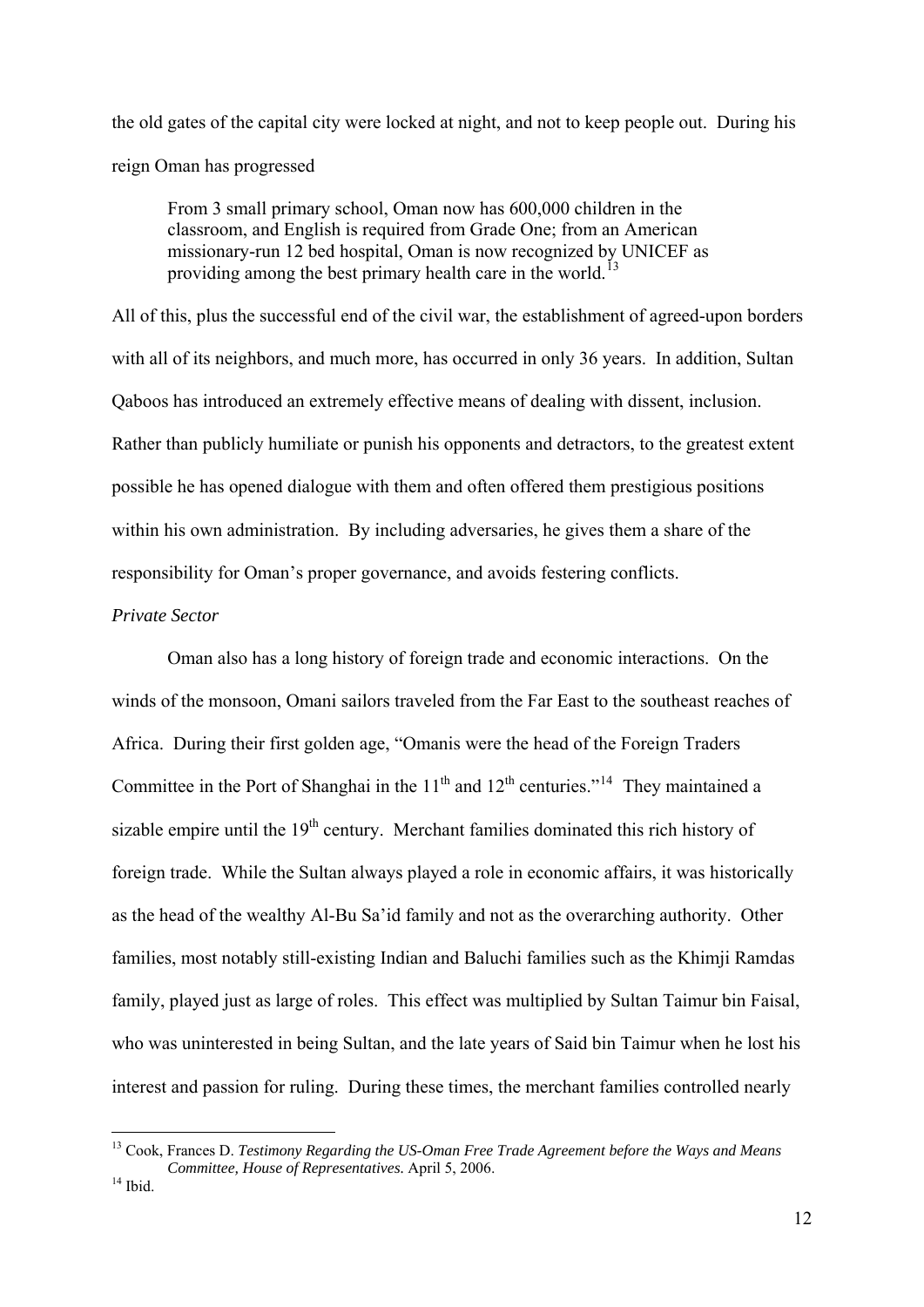all functions of state economy. With Sultan Qaboos' desire for inclusion of all potentially opposing elements, these merchants' families were allowed to maintain much of their influence in economic matters.

#### *Tribal System*

 There is also a very strong tribal tradition in Omani history as well as the present day. Originally, tribes were the main social structure. They played a large role in the working lives as "occupational patterns were closely linked to the tribe, in the type of activity pursued as well as the location."<sup>[15](#page-14-0)</sup> The tribal tradition was strengthened by the recent rule of the Imamate in the interior of Oman and the role of Ibadhi Muslim politics that is central to nearly everything Omani. From Ibadhism comes a strong tradition of democratic rule and participatory government. Had Qaboos attempted to shunt the power of the tribes directly, he surely would have faced continuous internal strife. Instead, the tribes have become a slowly eroding facet of the current government, providing a much-needed conduit for infrastructure development and contact with the population.

#### *Oman's Developmental Progress*

1

 All of these factors combined to ensure that economic development in Oman was not at the sheer whim of a monarch, nor under the direct control of either tribal authorities or the general population. However, this has not resulted in a confused policy, but rather a quite impressively progressive one. Today, Oman has been rated as one of the most economically free countries in the world. In the opinion of the Fraser Institute, in its *Economic Freedom of the World: 2005 Annual Report*, "Oman has the seventeenth freest economy in the world, tied with Finland."<sup>[16](#page-14-1)</sup> Alongside this economic development has come remarkable social and political reform. Oman is one of the few remaining monarchies in the world where the monarch retains the reigns of power. Despite his firm grip on the power structure of the

<span id="page-14-1"></span><span id="page-14-0"></span>

<sup>&</sup>lt;sup>15</sup> Peterson, J.E. "Tribes and Politics in Eastern Arabia." <u>Middle East Journal</u>, Vol. 31, No. 3, 1977.<br><sup>16</sup> Hamod, David. "US-Oman Free Trade Agreement: U.S.-Arab Chamber Urges Congress to Stand Firmly Behind the FTA." NUSACC Press Release, March 6, 2006.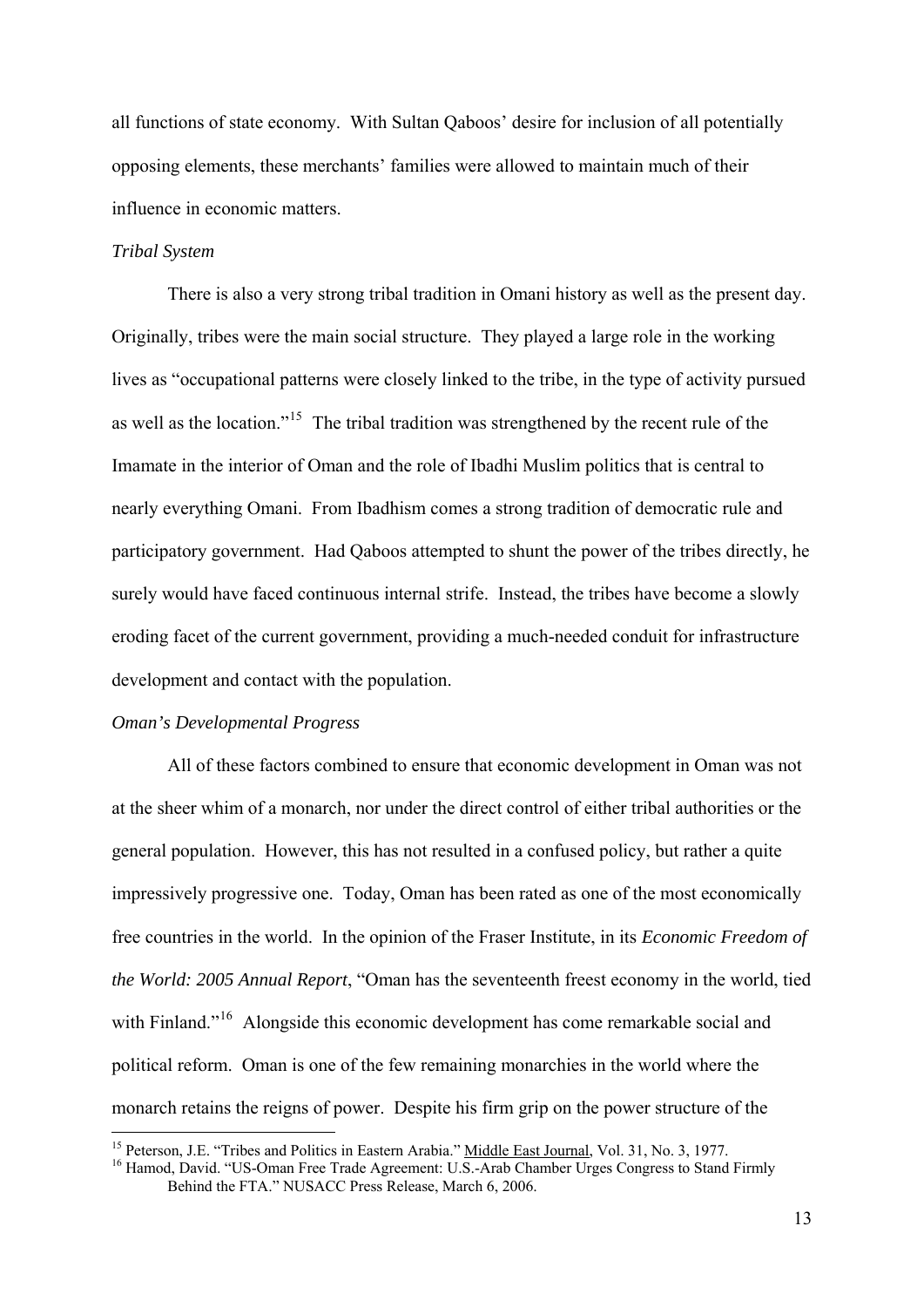Sultanate, Qaboos has worked tirelessly towards a more liberal process within his government. The Sultan even wrote a constitution for his country and established a representative body called the *Majlis al-Shura* (Consultative Council).

 One must not confuse the fact that Oman has chosen to follow liberal economic policies with the idea that Oman is currently a liberal state. Oman is indeed still ruled by an absolute monarch. The *Majlis al-Shura* has no legislative powers beyond suggestion, and is limited in the issues it can discuss. It is still a state where a citizen can be fined for having a dirty automobile. Two of the most fundamental liberal rights, freedoms of speech and the press, are viewed quite differently, and from a Western point of view, absent from Oman. To maintain all of this, Oman has an extraordinarily effective police force that has the ability to not only control dissent, but to dissuade further criminal actions by their sheer presence and reputation. This effect is strengthened when combined with the governmental control of the press. In effect, any public demonstrations are quickly shut down, and never make it to any public news source.

 This raises interesting questions about the motivations for Oman's style of development. It is commonly believed in the West that liberal economic policies are closely tied to democratic political practices. Simply, liberal economic policies are viewed as being good for the majority of the people, and so are naturally desirable to a government that represents the people. Dictators and monarchs are historically more interested in their personal welfare and therefore more commonly disposed to a form of economic development that fills their own pockets first. So, why then has one of the last surviving true monarchies chosen to pursue liberal economic policies so avidly?

On January 19<sup>th</sup>, 2006, Oman signed a Free Trade Agreement with the United States. This was a major step forward for Oman's liberal economic policies. Amazingly, the FTA had been negotiated in only seven months, through only two formal rounds. As such, it is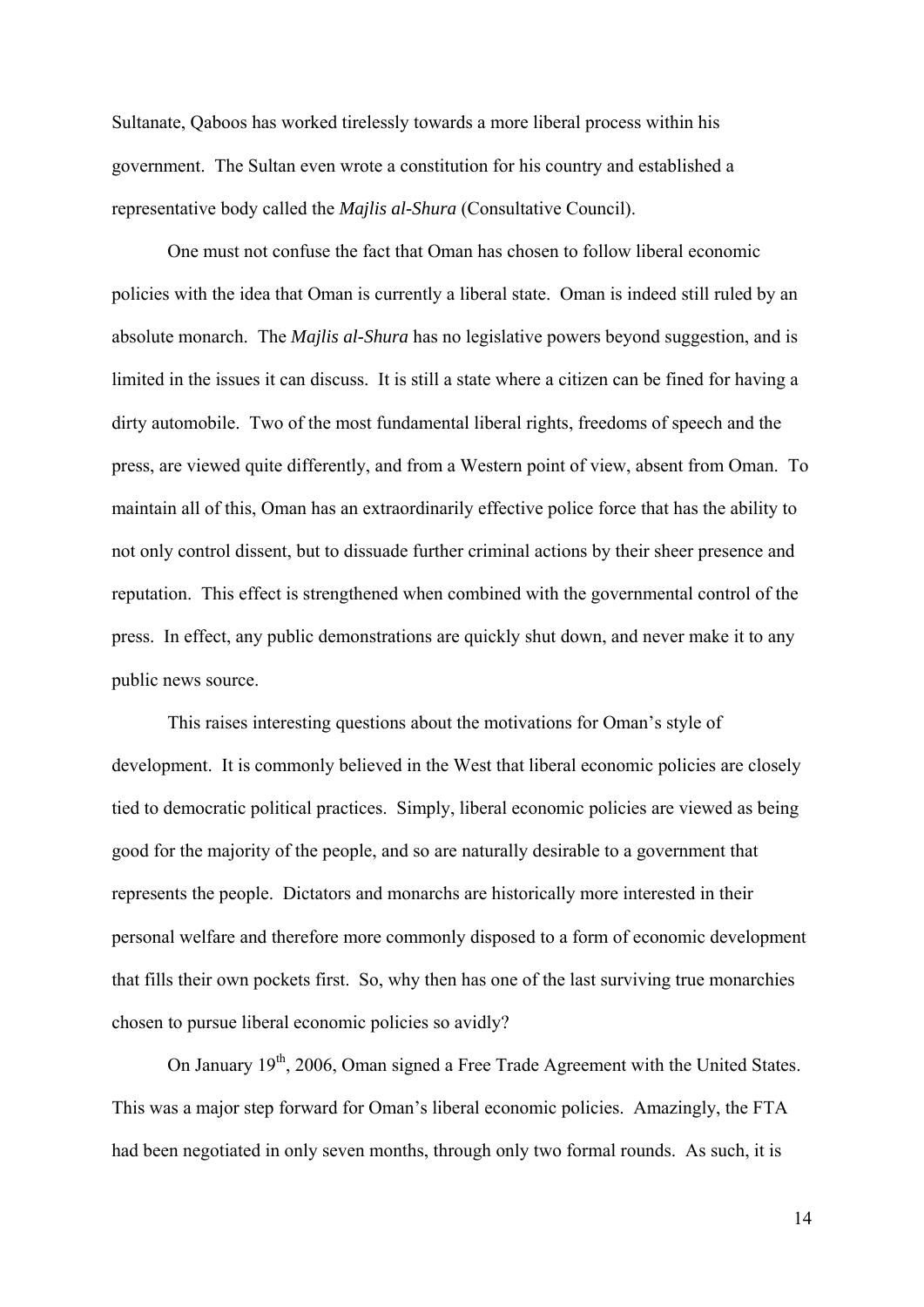highly reflective of Oman's goals and methods. A study of the process that Oman undertook to decide that an FTA was appropriate, to prepare for the negotiations, and to ensure that the negotiations were satisfactorily concluded would help shed light on the developmental processes of a nation making the transition from isolation to the world stage.

# **C. Research Methods**

 The research that I conducted for this paper was divided into two segments. The first of these was based on written materials, and the second was focused on personal, semistructured interviews with individuals in Oman. I began my research by examining the concept of a Free Trade Agreement so that I could compare the Omani design to the theoretical concept. I then read extensively on other similar FTA's, especially the one between Jordan and the United States. I feel that the Jordanian FTA is the closest in situation to Oman's because both countries have small populations, small economies, allied to the United States in the "War on Terror", and are, in their own ways, on the frontlines of the Arab-Israeli conflict. Admittedly, the Bahrain-US FTA would provide an even closer comparison, but at this time there is not enough material about the Bahraini FTA to make it feasible.

 I also examined the available published information specific to the Oman-United States FTA. Among these materials were opinion articles and general reporting done throughout the FTA negotiation process. These articles helped to give impressions of the public involvement and opinion of both the United States and Oman. At the same time I read over the testimonies given before the Ways and Means Committee of the US House of Representatives. The testimonies not only offered important positions and points, but they revealed much of the process that America undergoes to pass an FTA. This has proved to be an invaluable counterpoint to the process that I have observed in Oman.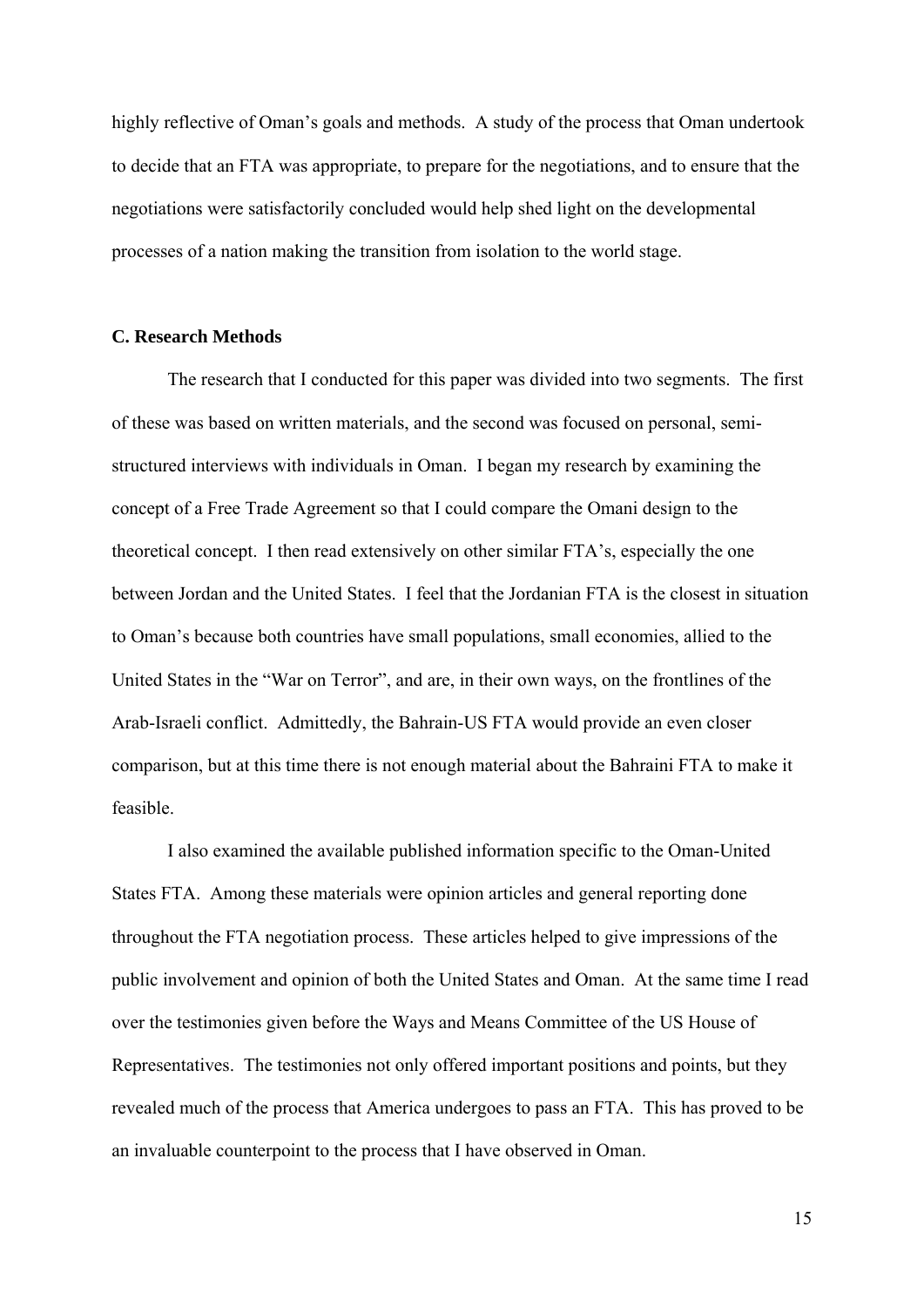Following my inspection of the written material available, I commenced conducting interviews. I began my interviews by speaking with several of the general Omani population. Their interviews were valuable in giving me an idea of their level of knowledge on the subject and whether or not they felt involved in the process. Following this, I conducted interviews with as many of the top negotiators and players in the agreement proceedings as time and opportunity would allow. Because of the high level of centralization in Oman, it is essential to discuss motivations with the people whose personal motivations have the ability to play a role in the overall situation.

Oman still does not recognize a right to free speech. Because of this, many Omani are uncomfortable voicing their views to any beyond their family. The doubt that any comment will be found as undesirable by the government is enough that it is preferable for them to defer to those with the real or perceived expertise. Not only does this mean that much discussion is restricted to the government line, but it is also difficult to access mid-level government employees that might have important views to share.

 Despite these difficulties, I made an effort to interview the elements of society that would be involved in the United States. To this end, I pursued interviews with members of the Majlis al-Shura Economic Committee, which is the closest Omani equivalent to the Ways and Means Committee of the US House of Representatives. Likewise, I endeavored to discuss the Agreement with members of the business community, especially those involved or potentially involved in trade with the United States. This provides me with the equivalent of the corporate testimonies presented before the Ways and Means Committee in the United States.

 The method for these interviews was semi-structured and very open-ended. I arrived prepared with interview questions but allowed the interviewees to direct much of the direction of the interview. Had I structured the interviews too strictly, the concern over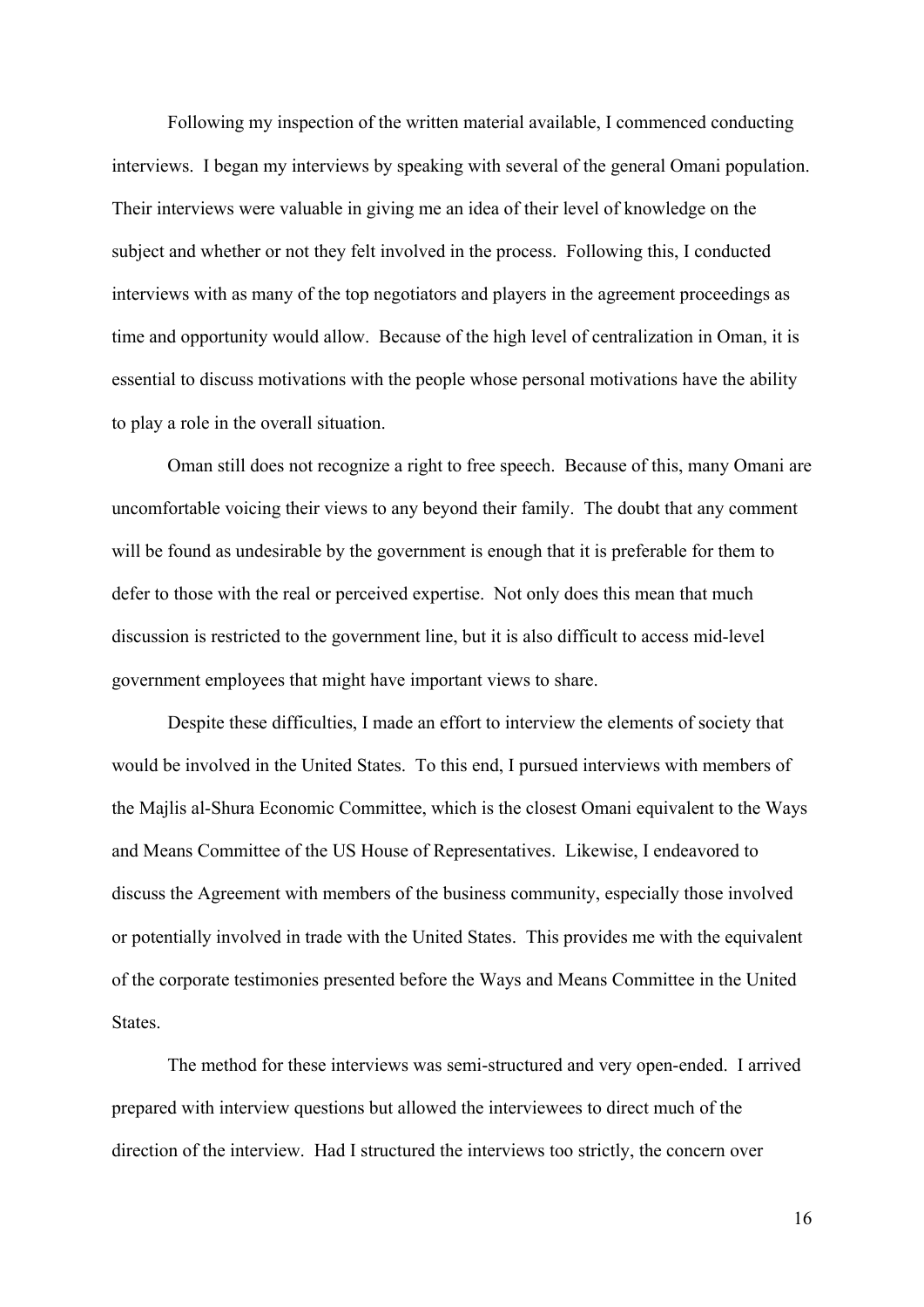answering 'correctly' would have drowned out any useful information about the motivations and desires of the interviewees.

#### **D. Analysis**

In order to analyze the decision-making process behind the Free Trade Agreement, and then the developmental processes that it reveals, one must approach each component individually. As the United States initially proposed the FTA, it is appropriate to begin with a peak at their motivations, although to thoroughly analyze them would require yet another full research paper. Within Oman, one must identify how each societal group: the public, press, government, and special-interest groups, played, or in some cases did not play, a role in the decisions. Even within government itself, there is a distinction between the individual motivations of influential persons and the general government strategy. By examining each component, one can piece together a complete picture of the in's and out's of Oman's economic development.

# *America's Motivation*

1

 The goals and expectations for the Oman-US Free Trade Agreement can be divided into a pair of separate but unequal categories. The first of these and surprisingly less important in this case, is the economic side. More meaningful to the majority of decisionmakers is the political side. This dichotomy is well recognized by the negotiating parties. Ambassador Rob Portman, the US Trade Representative acknowledged both aspects during the signing of the FTA by claiming, "With our signatures today, we cement our long-standing friendship and growing commercial ties."[17](#page-18-0) While both aspects play a direct role in the decision-making processes in both countries, their importance and method of discussion very greatly between the two nations.

<span id="page-18-0"></span><sup>&</sup>lt;sup>17</sup> Portman, Rob. From "U.S.-Oman Free Trade Agreement Signed" US-Arab Tradeline. Volume XIV, No. 2. NUSACC, March 2006.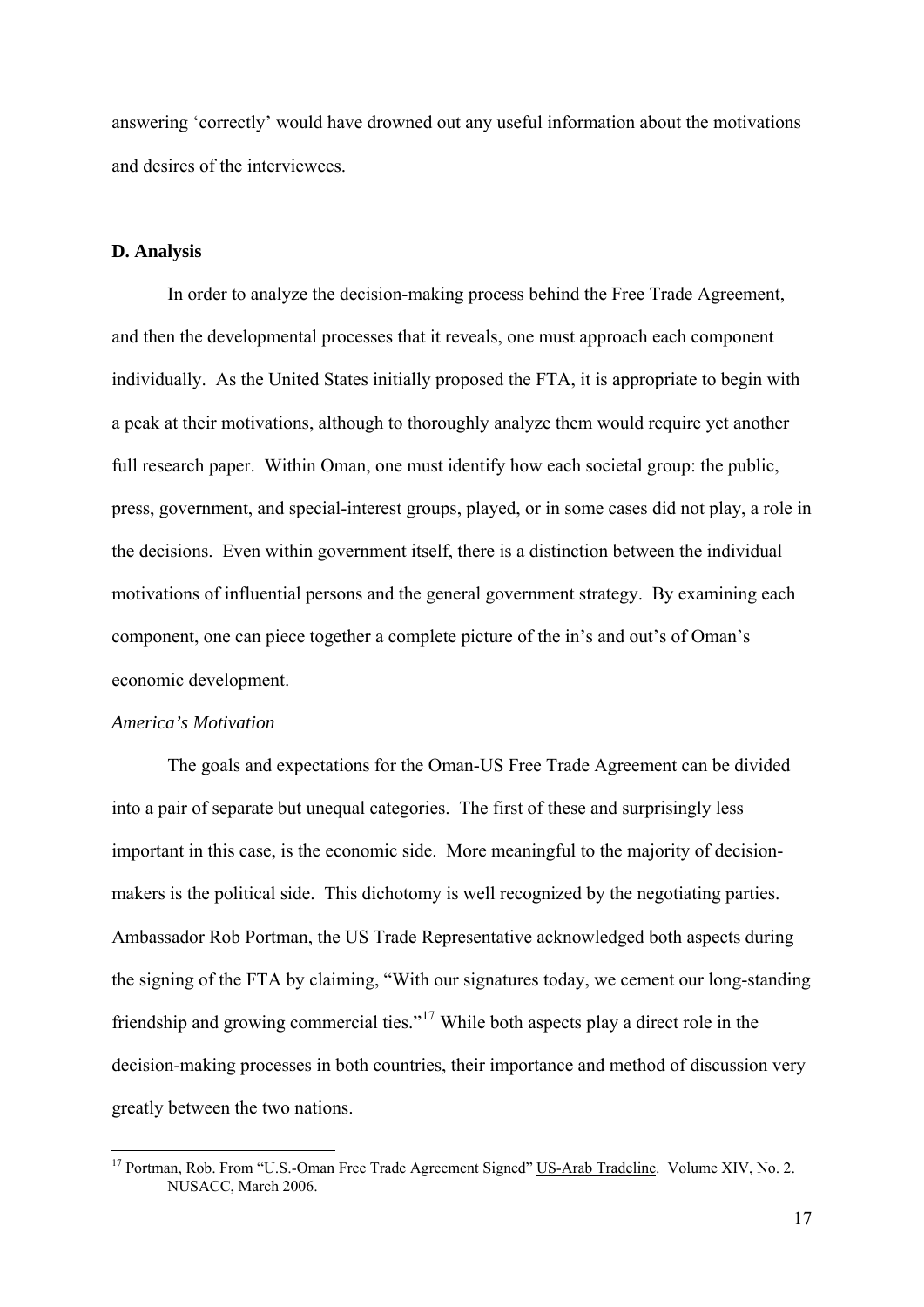The entire process was initiated by U.S. Trade Representative Robert Zoellick's suggestion to the Omani government that each government examine the concept of a bilateral Free Trade Agreement. For the American government, this was a continuation of the policy conceived by President George W. Bush for "the effort to establish a Middle East Free Trade Area by 2013."<sup>[18](#page-19-0)</sup> Because of this previously established doctrine, Oman was examined well before it probably would have had it possessed a similar economy in a less strategically important part of the world. This exemplifies the concept that, at least in American thinking, the FTA is a political tool before it is an economic one.

 In America, there are four main groups that take part in the decision-making process. The first is, of course, the government itself. Second, the independent press serves as a monitor for the government, informing the third and fourth parties of the government's actions and vice-versa. The third platform is the special-interest groups. Whether the specific interest group is representing a concerned popularly based party such as the AFL-CIO, or a group representing a corporation or group of related corporations such as the National U.S.-Arab Chamber of Commerce, each group expresses the most distinct views on any aspect. Finally, there is the public. While most often satisfied to leave their battles in the hands of the first three, the American public can and sometimes do express their own grievances, whether through public demonstrations or the ballot box. Recently, the controversy over the corporate take-over of the control of several American ports by a Dubaibased company demonstrated the power of the American public on their government. *Oman's Motivation* 

 Oman, on the other hand, only fully uses two of these four decision-making mechanisms. While the public and the press are acknowledged, the only true power is held in interest groups (although still closely controlled by the government) and the government

<span id="page-19-0"></span><sup>&</sup>lt;sup>18</sup> Palmer, Doug. "US Signs Trade Pact With Oman, Keeps Egypt On Hold." Reuters, January 19, 2006.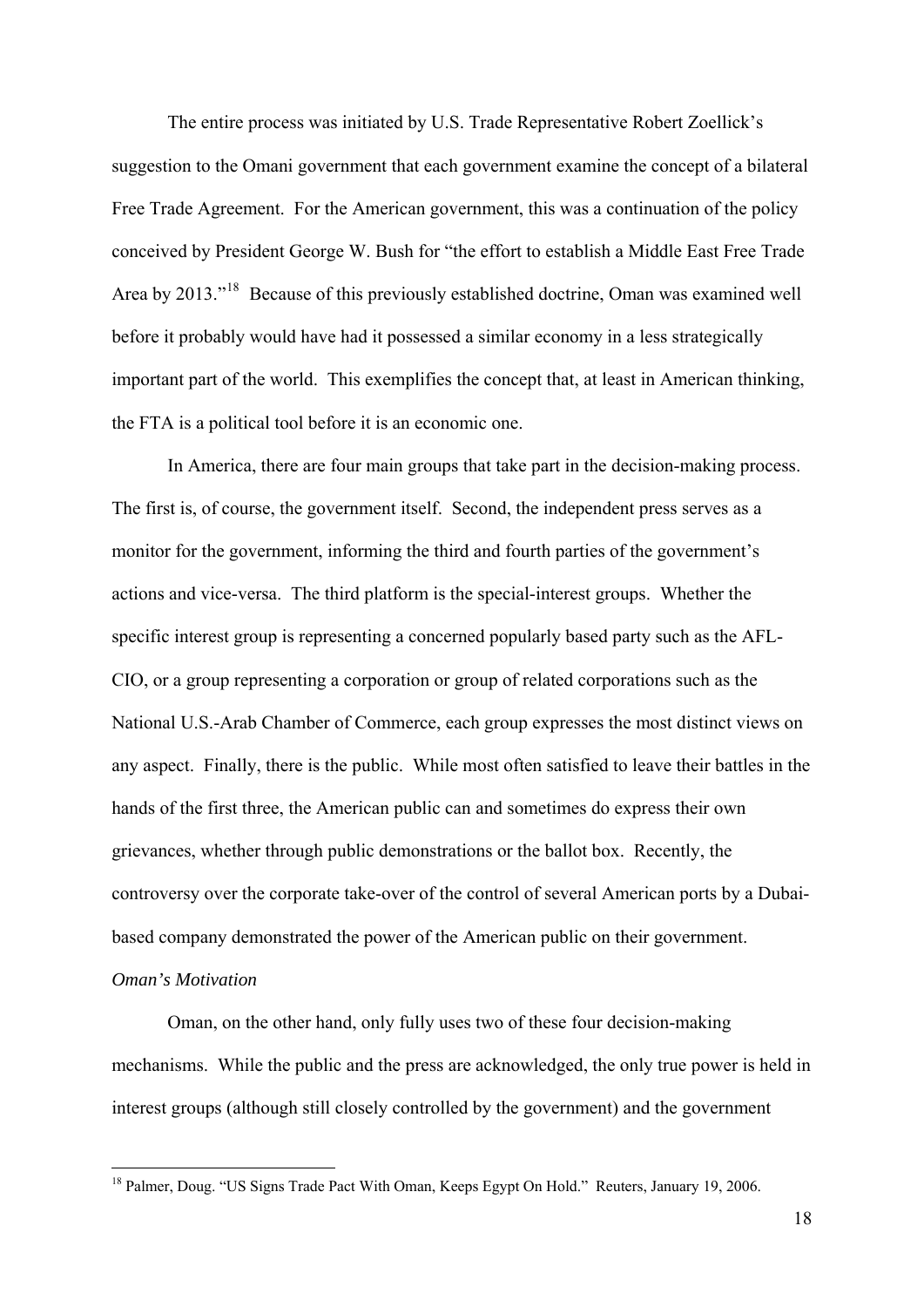itself. The effect that this has on the decision-making process should be dramatic, if the assumptions about the public role in liberal policy are correct.

#### *Press*

 When one examines the economic data in the Omani press regarding the expectations for the FTA, one immediately realizes that the FTA is entirely beneficial. That is, of course, if one believes everything that one reads in the Omani press. To a young man who grew up experiencing the influence of the American press corps, the so-called "fourth branch of government" that is constantly battling within itself over whether even the smallest issue is 'good or bad for America', reading the Omani press has been eye-opening. There is an obvious lack of critical analysis on the possible negative effects of the FTA.

 Some would attempt to explain this as a natural by-product of Arab culture. According to the well-renowned Sheik Khalfan, Arab culture is primarily built on relationships. The process of establishing and maintaining those relationships is more important than any concept of self. Therefore, newspapers do not publish articles critical of individuals or the government for fear of publicly embarrassing those people and thereby harming a delicately developed relationship.<sup>[19](#page-20-0)</sup> However, this cultural aspect is reinforced by the legal restrictions on the press that forbid such negative reporting. It is safe to say that the press does not, and cannot, stand to make any critical comments of the government's actions in Oman and is therefore not a monitoring force as it is for the American government.

# *Representative Body*

1

 Similarly, the public is hindered by the same cultural deference and lacks freedom of speech or assembly. This is slowly beginning to change, though. The *Majlis al-Shura* (Consultative Council) was instituted with much celebration as a "representative body" whose members are elected by the people. The implication here is that the *Majlis* should

<span id="page-20-0"></span><sup>&</sup>lt;sup>19</sup> Esry, Khalfan Al-. "Living and Working in Oman: Understanding the Culture." School for International Training, Al-Khuwair, Oman.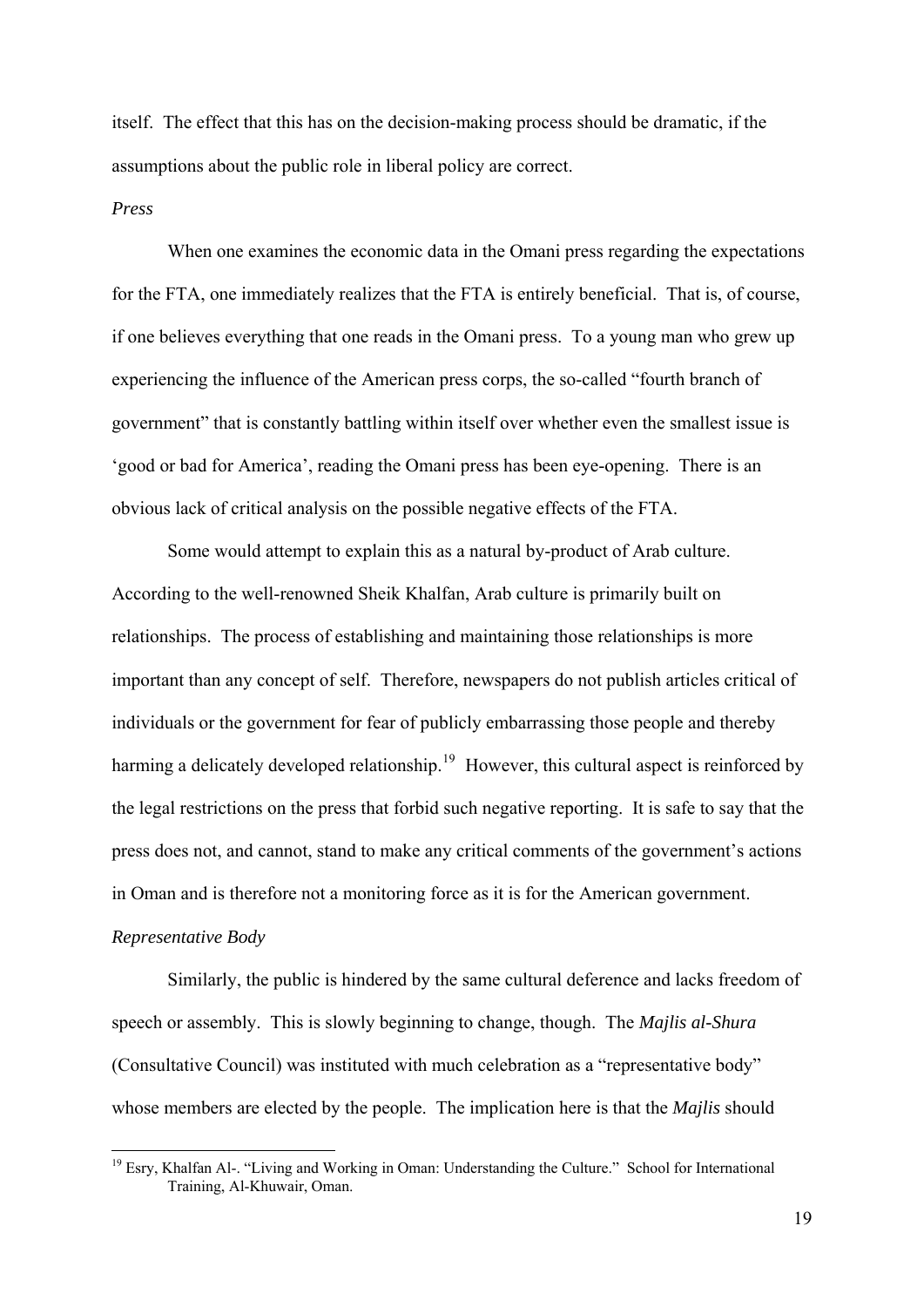represent the opinions and serve as a conduit for the voice of the constituents, regardless of how little power the body actually possesses. Unfortunately, this has not yet come to pass. Talib Al Balooshi, a member of the *Majlis*, acknowledges this deficiency and goes on to point out a further concern for the Omani public. The people "do not have full awareness… [They] are still obsessed with domestic issues."[20](#page-21-0) Despite this fact, the *Majlis* was not consulted at all concerning the Free Trade Agreement. There were no presentations in front of the assembled body, no formal consultation of members in their role as such and no discussion within the body about the FTA or its possible effects. Several members of the Economic Committee, including Mr. Al Balooshi, were invited to attend a presentation about the FTA at the Oman Chamber of Commerce and Industry. Even the presence at this meeting was simply as observers.

# *Public*

1

 The average Omani citizen's awareness of the Free Trade Agreement, or for that matter, any government economic function, is severely limited. When speaking to Omani men in the interior of the country, only approximately one in twenty men recognized the topic enough to be willing to speak about it. A recent business graduate from Sultan Qaboos University, Ahmed Al-Abri was an outstanding representation of the Omani public. He was, at first, very uncomfortable speaking to me at all until repeatedly assured that I was not a government agent of either Oman or the United States. Despite his education, his knowledge of the subject was restricted only to what he had read in the newspapers, and his answers followed those reports verbatim. When several of his colleagues expressed fears over smallbusiness being harmed by the Agreement, Mr. Al-Abri dismissed these doubts on the grounds that the government would protect them.<sup>[21](#page-21-1)</sup> He explained that what little concerns did make it past the cultural and legal filter were generally expressed on Internet forums read mainly by

<span id="page-21-0"></span><sup>20</sup> Balooshi, Talib I. Omar Al-. Personal Interview. May 1, 2006.

<span id="page-21-1"></span><sup>21</sup> Abri, Ahmed Al-. Personal Interview. April 6, 2006.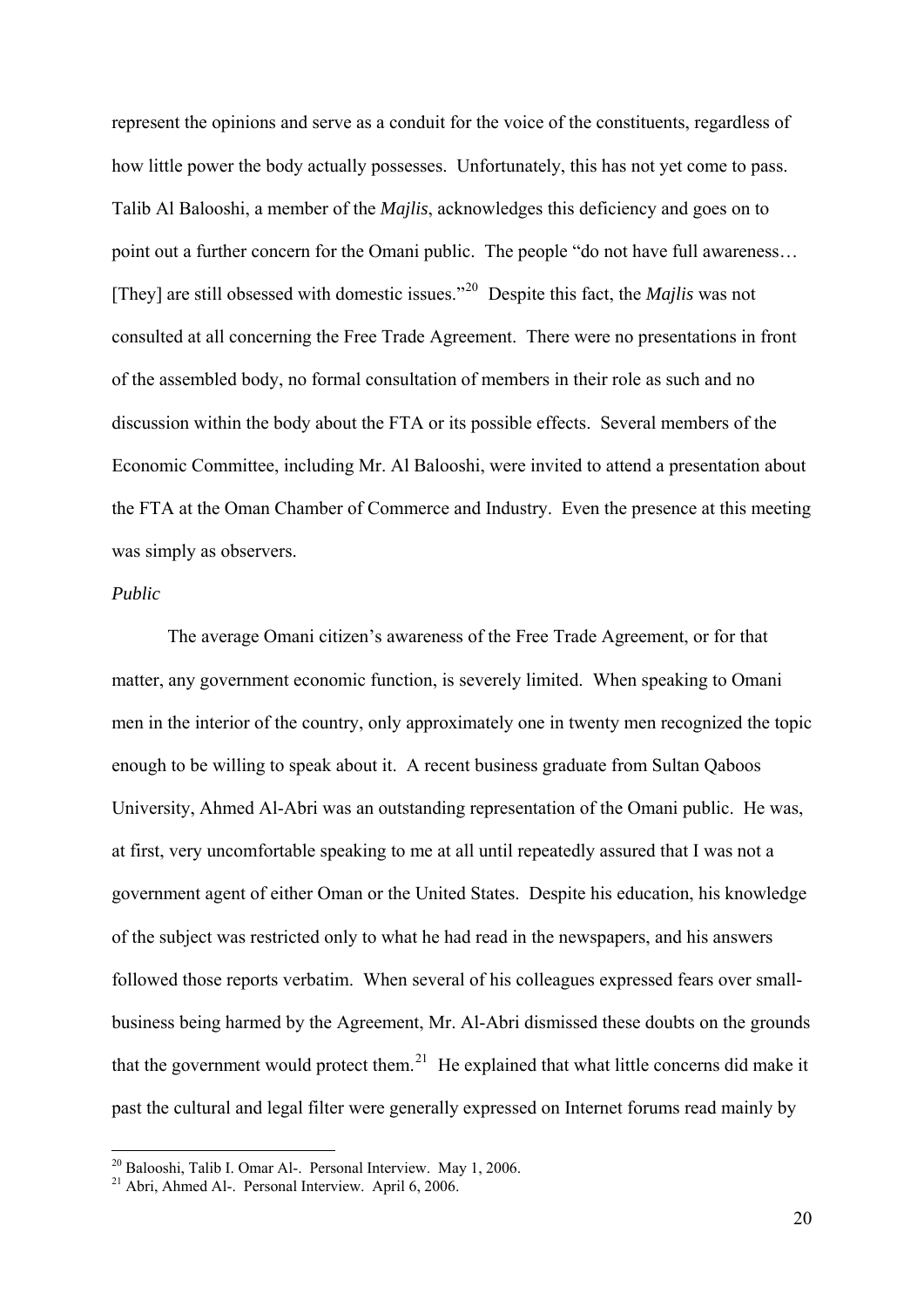other Omani. On these, doubts were raised, and concerns fleshed out, but "the government doesn't care about those."<sup>[22](#page-22-0)</sup> The voices online are too quiet to break through the pattern of trust that has developed for the government.

 This reliance on the government for protection and support is a major theme in the daily life of the Omani population. For over three decades, a time period during which the majority of the Omani population was born, the Omani people have reaped the benefits of the rentier system. The government has ensured job security, pensions, basic needs, infrastructure, and a host of other daily needs for the people. Because of this, the population has slipped into a state of dependency on the state that is becoming distressing to all involved. Omani children have been growing up with the knowledge that they will have secure employment, and lacking this, monetary support nearly equaling employment. This has created an overall lack of drive for individual, and therefore societal, betterment. The lack of a fear of poverty has directly inhibited the Omani desire to compete. This, above any other reason, explains the high population of low-wage foreign workers in Oman; they are simply willing to do the jobs that the Omani see as below them. As well as the distressing lack of personal motivation for economic gain, there is also a lack of desire to take part in government functions. As far as the majority of Omani citizens are concerned, as long as they have "jobs for their kids"[23](#page-22-1) and financial security, there is no need to interfere in the government's work.

 Perhaps the greatest loss from this public disinterest is the loss of potential advice. While the great majority of private citizens are not economic, trade, or developmental experts, they do have expertise in their own slice of life. If, at some point, a private citizen were to have an idea, or reach a novel conclusion that could aid the government in its business, they would have serious trouble sending their message to a decision-maker. While

 $22$  Ibid.

<span id="page-22-1"></span><span id="page-22-0"></span><sup>23</sup> Balooshi, Talib I. Omar Al-. Personal Interview. May 1, 2006.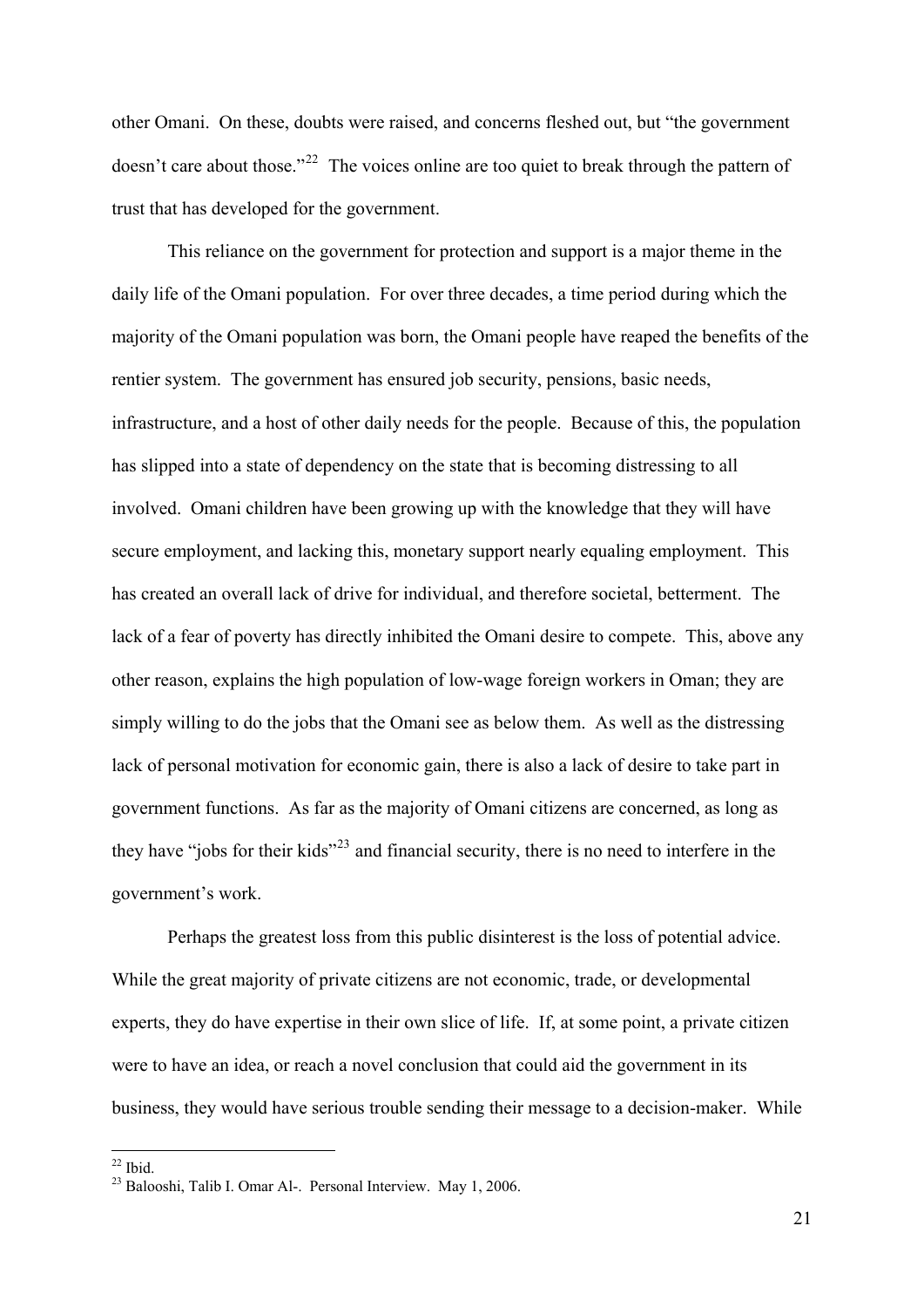there is a system of communication from local government to the central power structure, it is fairly impractical. The chances of a citizen's suggestion, no matter how valid, finding its way to someone who can act on it are slight. There is a process to submit papers suggesting government reforms or actions, but it is poorly understood or even known about by the general population. And without the right to publicly demonstrate, circumventing this system is difficult when legal. Overall, public input does not play an influencing role in the developmental strategy of Oman's central government, and does not offer a check to any possible government miscues.

#### *Special Interest*

1

 The special interest community follows with the public to a degree. The government to date strictly controls civil society. The application process for a society group, such as an environmental interest group, is lengthy and requires close government cooperation and scrutiny. Even the presence of civil society groups is relatively new to Oman, and still quite slow to develop. Because of this, no civil society groups played any role in the creation of the Free Trade Agreement.

 Labor groups are an even more sensitive subject in Oman. The old Oman Labour Law of 1973 expressly forbids labor collectivization and strikes or any other form of protest. This law was updated in 2003 and now Oman allows "worker representative committees" that are permitted to strike or bargain with industry leaders for improved working environment. Eventually, this situation developed into the major stumbling block for the ratification process of the FTA in the US Congress. Before Congress, the AFL-CIO, the nation's largest labor union, charged that

Oman's labor laws are egregiously out of compliance with the ILO core labor standards, and [they] are deeply concerned about the lack of fundamental protections for Omani workers in both law and practice.<sup>[24](#page-23-0)</sup>

<span id="page-23-0"></span> $^{24}$  Lee, Thea M. "Testimony on the Implementation of the United States-Oman Free Trade Agreement." AFL-CIO. Subcommittee on International Trade of the Senate Committee on Finance, Washington, DC. March 6, 2006.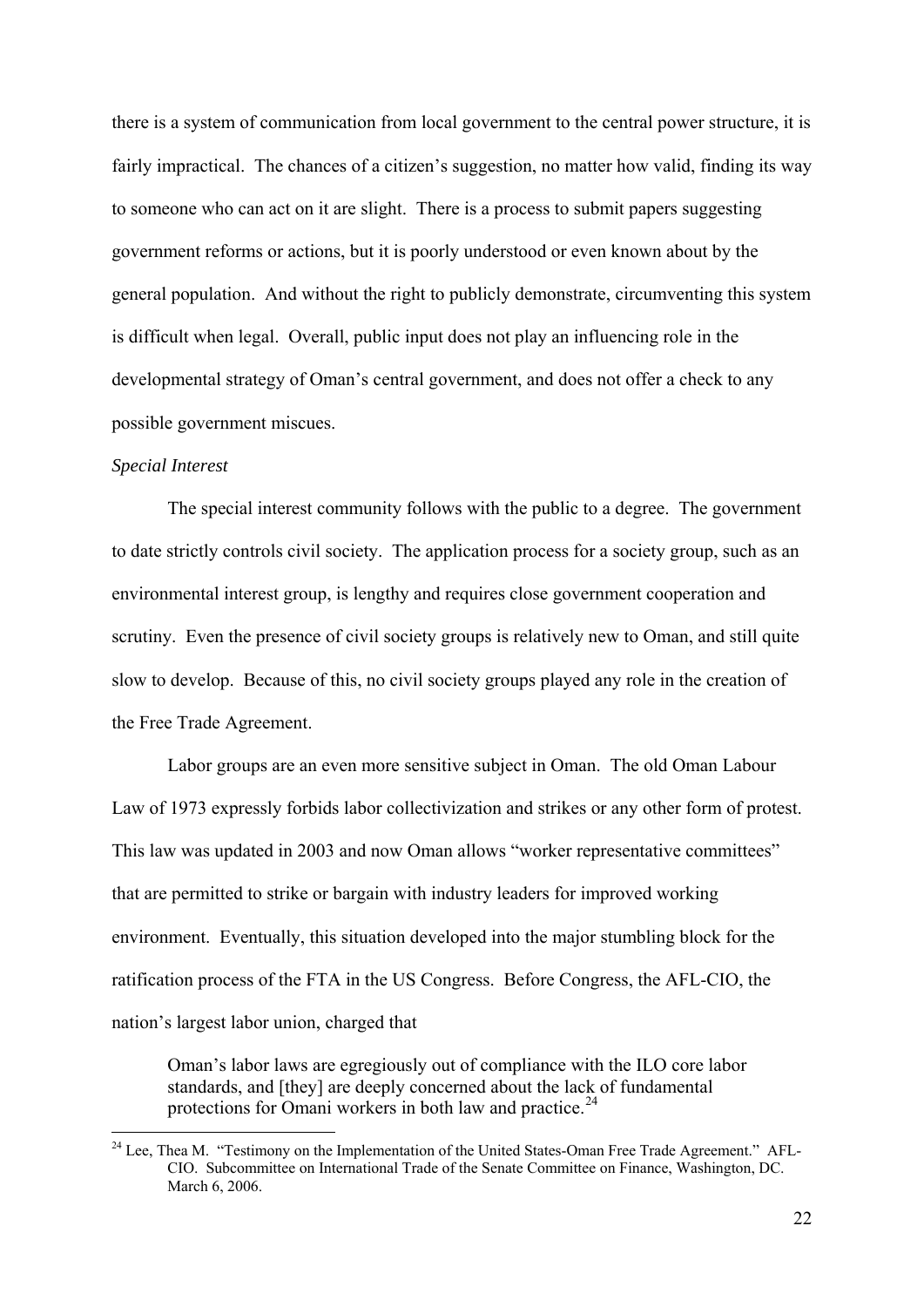The same Citizen's Trade Campaign expressed the same concerns especially that Oman was allowing for worker "exploitation...forced labor...human trafficking"<sup>[25](#page-24-0)</sup> and other egregious violations of the International Labor Organization (ILO) rules. These concerns have been repeatedly expressed to decision-makers in the United States, resulting in the Democratic Party making efforts to stall the ratification of the FTA by the US Congress. Importantly, these types of concerns were never seriously raised before the decision-makers in Oman.

 The worker representative committees in Oman did not play a role in the Free Trade Agreement process. Accordingly, the voice of the general Omani labor was not broadcast on an issue that will directly affect it. Rather, the central government judged that it knew what was better for the labor force than the committees designed to represent just that. Indeed it is highly questionable whether or not input from the current worker representative committees would be useful as the government and the business elite closely controls them. Whether or not the government did indeed set the best course for the future of Omani labor will only be told by the test of time.

In fact, the private sector as a whole played a minimal role. Within Oman, the interaction between the government and the business community at large during the FTA process was limited to a series of presentations at the Oman Center for Import Production and Export Development (OCIPED) and the Oman Chamber of Commerce and Industry (OCCI). While these meetings were officially open to the public, they were not well publicized and "mainly only business and industry leaders"<sup>[26](#page-24-1)</sup> attended at all according to OCIPED Executive President Eng. Salem Ben Nasser Al Ismaily. Actually, these meetings were not so much about considering the opinions of the business community, as addressing any concerns and

<u>.</u>

<span id="page-24-0"></span><sup>&</sup>lt;sup>25</sup> "The Oman Free Trade Agreement's Inadequate Labor Provisions and Oman's Severely Sub-Standard Labor Law and Conditions." Citizen's Trade Campaign, March 15, 2006. <www.citizenstrade.org>

<span id="page-24-1"></span><sup>&</sup>lt;sup>26</sup> Ismaily, Salem Ben Nasser Al-. Personal Interview. April 25, 2006.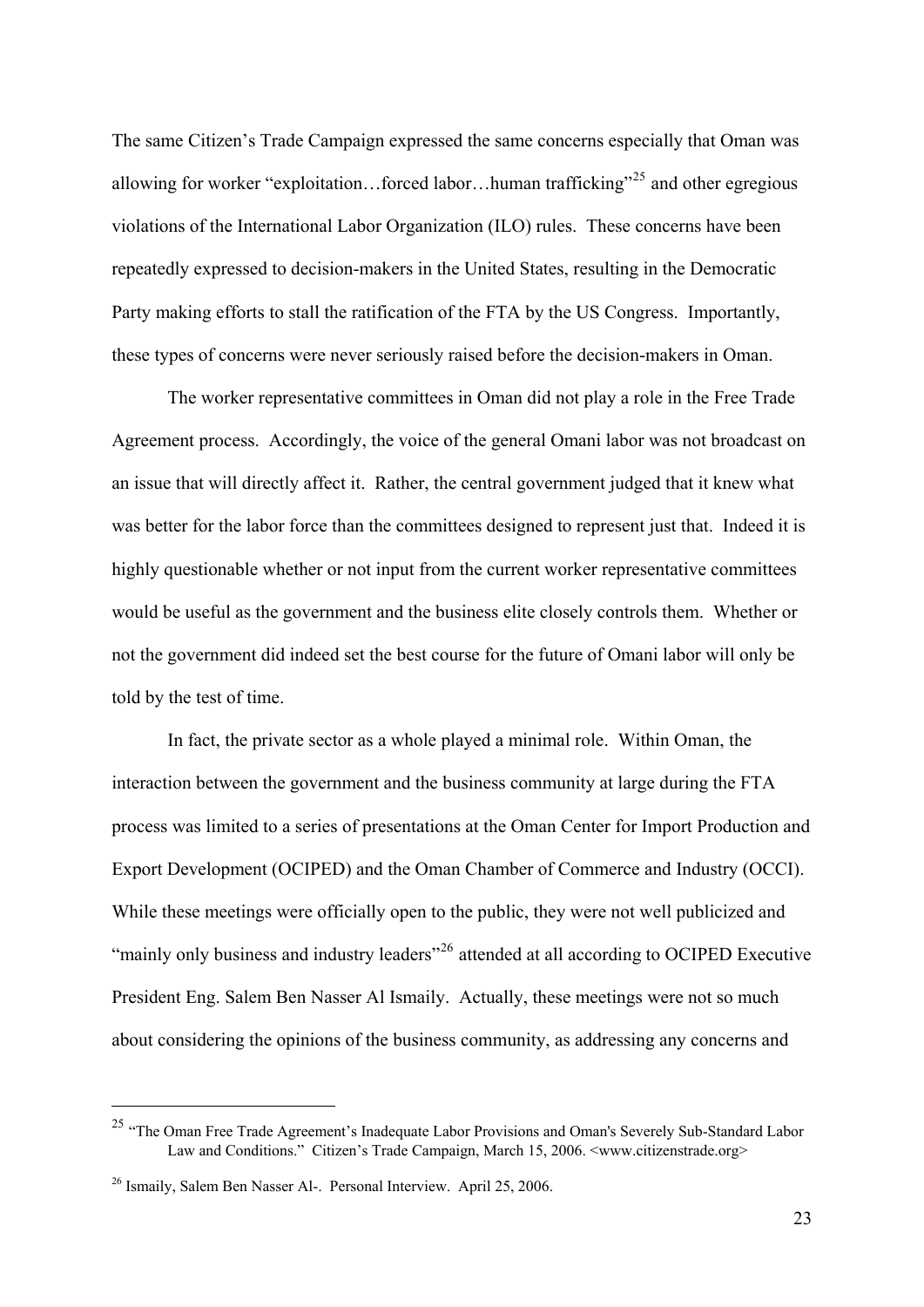convincing them of the good sense behind the FTA.<sup>[27](#page-25-0)</sup> It is generally understood that any serious interaction between the business elite and the government decision-makers takes place behind closed-doors well before any public discussion is permitted.

# *Government Individuals*

 So, while the publics concerns were ignored or not expressed, the newspapers kept silent, civil society and labor groups restricted, and the business community limited to elite interactions, what was the motivation of the government throughout? The preparation and negotiation of the FTA was the shared responsibility of the Ministry of Commerce and Industry and OCIPED. Within these organizations, two men directed the efforts: at OCIPED by Eng. Salem Al Ismaily, and at the Ministry of Commerce and Industry by Dr. Said Al-Riyami. Each of these men was able to assert a good deal of individual influence on the decision-making process and their own motivations are highly reflective of the expressed government desires. It was my privilege to formally interview and informally discuss the FTA process with both gentlemen.

 Eng. Salem Al Ismaily is a true believer in liberal economic theory. He speaks fluently and confidently about the benefits of specialization and international trade systems. His actions and rationalizations are firmly rooted in the long-term view that can rarely be achieved without the benefit of a solid education in theoretical economics. As well, he carries himself with the confidence of a self-made man. Dr. Said Al-Riyami is of a similar mind. He, also, enjoys the benefits of a foreign-based theoretical economics education. Together, these two men led the government process with a purist economic view of the longterm benefits of free trade.

 When questioned directly about the reasons for the Free Trade Agreement's remarkably rapid progress through the negotiating phase, both men immediately credited

<span id="page-25-0"></span> $27$  Ibid.

1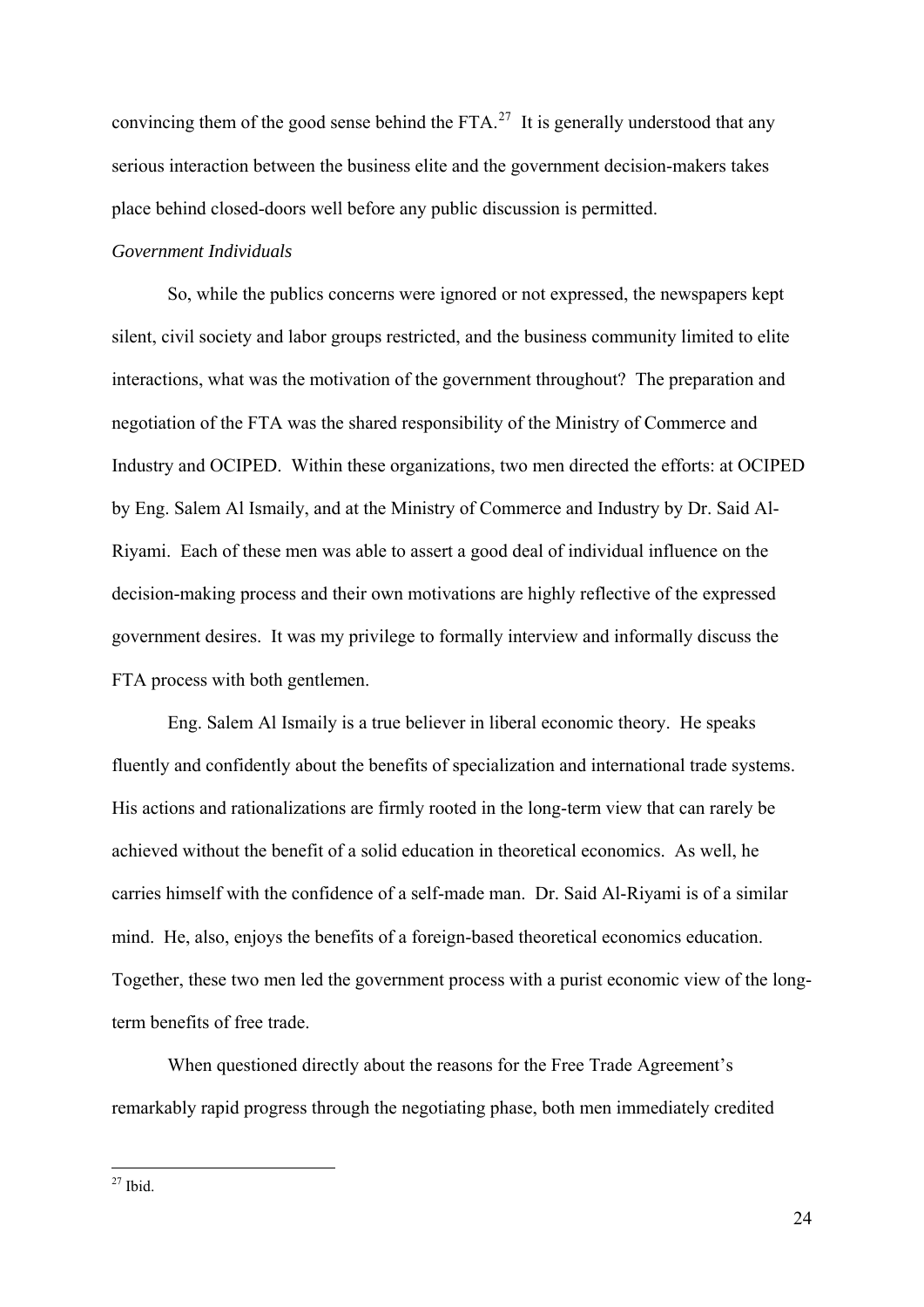Oman's preparation for the process. The major factor was Oman's recent accession to the World Trade Organization, successfully completed in 2000. As opposed to the older members of the WTO, "before [Oman] could get into the WTO [they] had to deal with a lot of issues…until we got it right, only then would the US vote for membership."[28](#page-26-0) Along these lines, Oman had to make great efforts to liberalize its economy, notably along lines partially dictated by the United States; well before FTA negotiations were even proposed. The result of this is that Oman only needed to travel a "short road"[29](#page-26-1) to further adjust to the demands of an American FTA. The most important example of this is in the level of Omani tariffs. The average Omani tariff on US products is currently approximately 5% (with the exception of textiles and several other goods). Dropping tariffs from 5% to 0% is a small enough change that it does not cause large adjustment effects to the economy. As put by Dr. Al-Riyami,

If a consumer is trying to decide between an American car and a Japanese car, the 5% change might push them one way or another if they are on the edge, but it is not big enough to change their minds if they simply want a Japanese car [30](#page-26-2)

This also means that the costs of adjustment for the government offices responsible were quite low.

 Together, Dr. Al-Riyami and Eng. Al Ismaily, along with various other high-ranking members of the Omani government provided a core of idealistic economic theory. Over years of work, they have already made efforts to push Oman along this economically liberal path, with the support of the monarch. When the proposal for a Free Trade Agreement with the United States was received, these individuals were ready and willing to implement their ideologies. All it took was the go-ahead from the government that this was indeed the correct path for Oman to pursue.

*General Government* 

<sup>1</sup>  $28$  Ibid.

<span id="page-26-1"></span><span id="page-26-0"></span><sup>29</sup> Riyami, Dr. Said Amer Sultan Al-. Personal Interview. April 23, 2006.

<span id="page-26-2"></span> $30$  Ibid.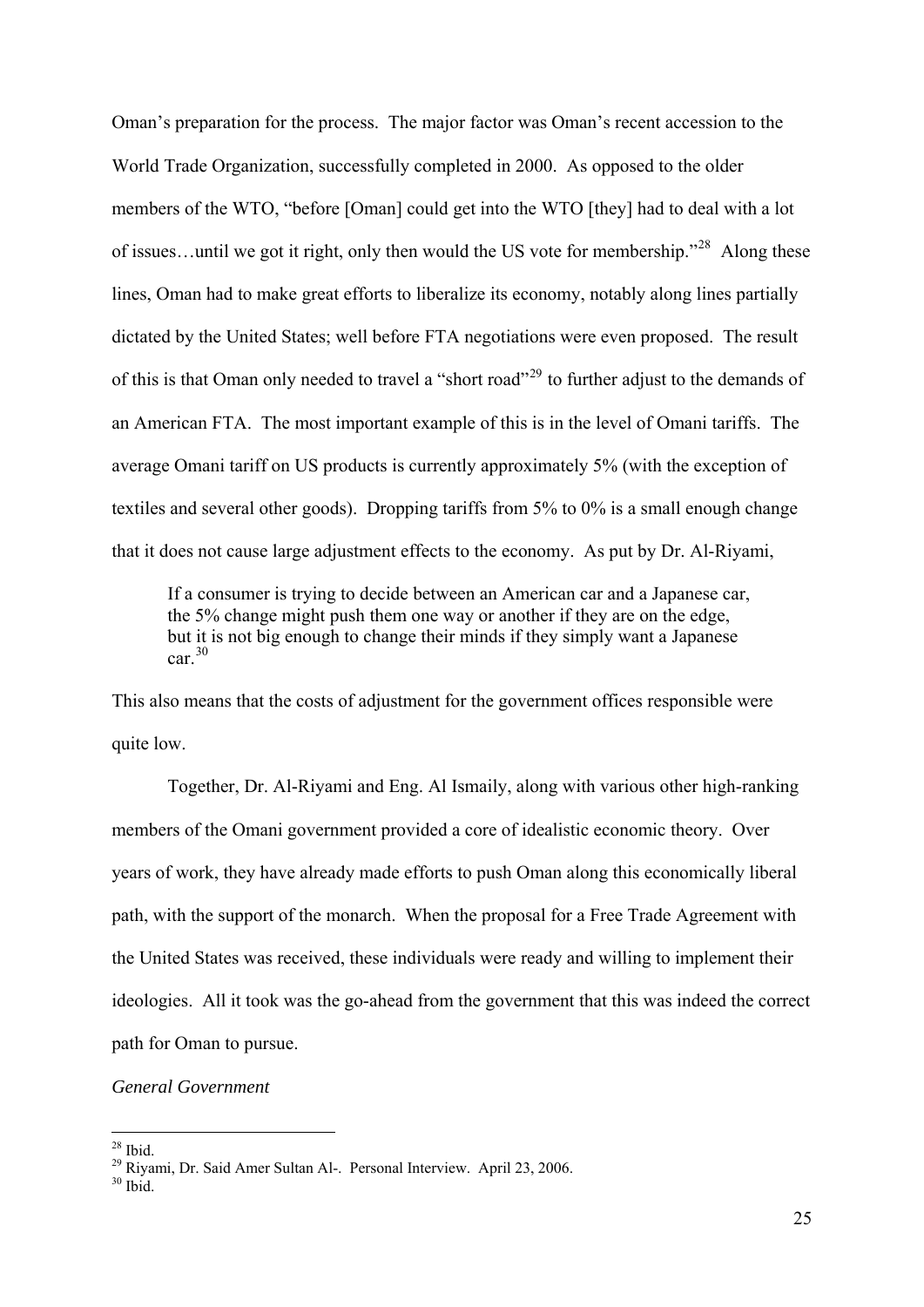Another aspect to the preparation took place after the US Trade Representative, Robert Zoellick, proposed FTA negotiations on November 15, 2004. Rather than debate within the government whether an FTA was appropriate or not, the central authorities within the Omani government quickly decided that the FTA was a goal worth pursuing, and that pursuit began immediately. Oman sent government researchers to Jordan, Bahrain, and Morocco (the other three Arab governments to have signed FTA's with the United States) to examine exactly what processes their negotiations with the US had involved. They researched each American demand and expectation, as well as what responses had or had not worked for the Arab governments. In essence, they "just did [their] homework"<sup>[31](#page-27-0)</sup> and were able to prepare answers to the questions that would be posed by the US negotiators.

 It is also interesting to note the history of trade negotiations that Oman possesses. Over centuries as a sea-faring, commercial power, Oman developed a high regard for dialogue and those members of society who possess the ability to negotiate well. Negotiation is a part of everyday Omani life, with very few prices actually fixed. Even well established sellers make it normal practice to offer 'discounts' or haggling. On a grander scale, this history of negotiation has played well in the favor of Oman. They were the first nation on the Arabian Peninsula to successfully negotiate border agreements with each of their neighbors, no small feat considering the borders they share with such prickly governments as Yemen, Saudi Arabia and Iran. At the FTA negotiations, this experience translated into a smooth, professional dialogue. Having just left the less organized United Arab Emirates, the American trade negotiators were impressed by the Omani team, whom they described as "tough negotiators."[32](#page-27-1) This professionalism directly increased the pace of negotiation on its own.

<span id="page-27-0"></span><sup>31</sup> Ismaily, Salem Ben Nasser Al-. Personal Interview. April 25, 2006.

<span id="page-27-1"></span><sup>&</sup>lt;sup>32</sup> Rivami, Dr. Said Amer Sultan Al-. Personal Interview. April 23, 2006.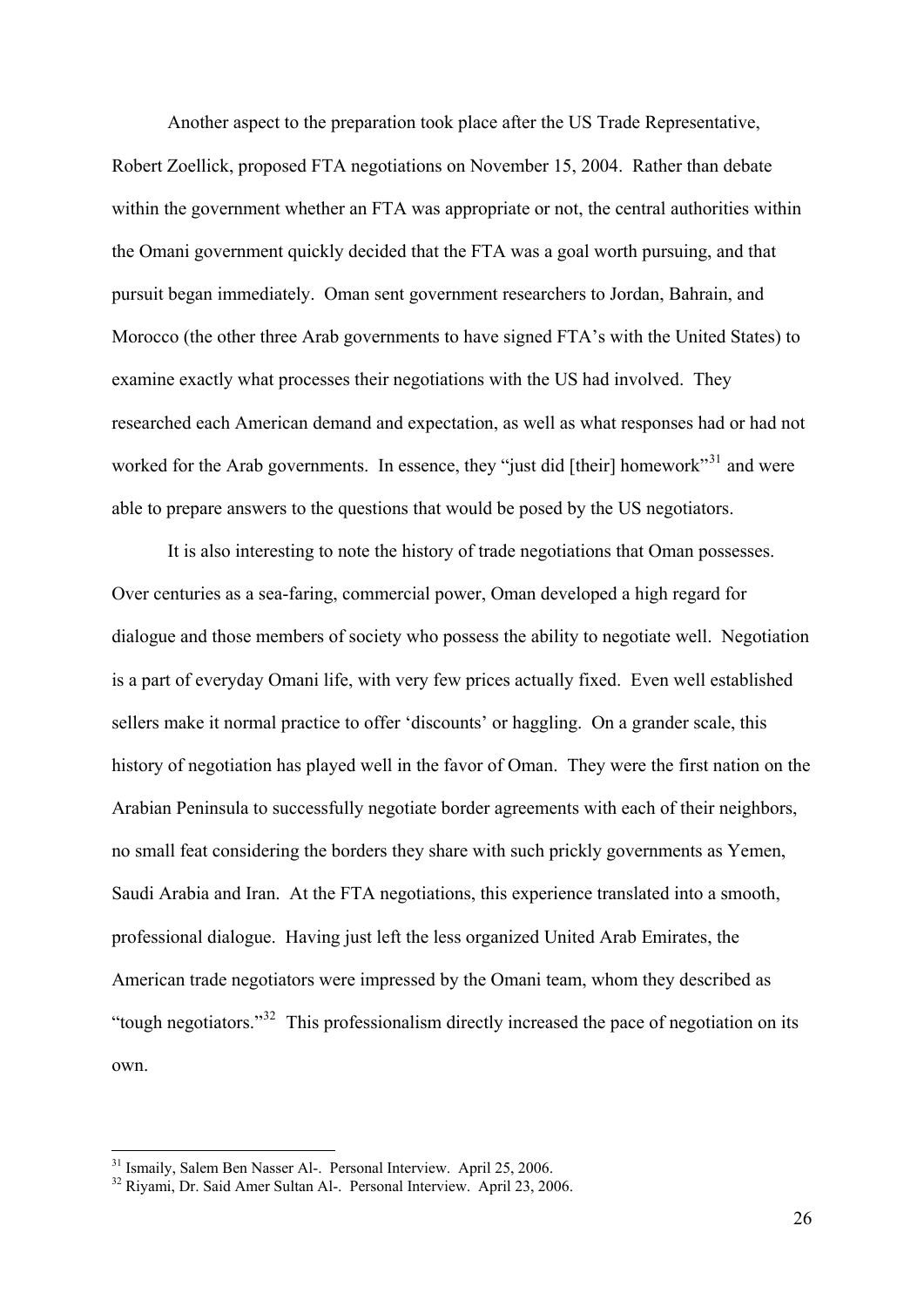The concept of pace is very familiar to the current Omani regime. Throughout each aspect of Omani development since the accession of Sultan Qaboos in 1970 there has been an emphasis placed on steady, deliberate reform. Every discussion of reform in Oman is deferred to the Sultan's patience and timing. The *Majlis Al-Shura* is itself the third incarnation of a representative body in Oman. Each body has successively moved closer to a truly democratic ideal. Amazingly, the people of Oman are overwhelmingly patient and compliant with what may seem to an outsider to be an aggravatingly slow process. In fact, this issue has developed within the FTA negotiations. American demands that Oman alter its labor law ignore the fact that three years ago Oman changed the law that had previously stood untouched for ten times as long. There is a general feeling that "America is trying to pressure the natural evolution of labor laws<sup>[33](#page-28-0)3</sup> in Oman. The Omani government takes a great deal of pride in the success of their own established pace, and is wary of any efforts to interfere with it.

 Here one finds the single largest key to understanding the Omani regime, and their method of economic liberalization, pride. For the past 36 years, Oman has resurrected itself through a self-proclaimed renaissance. As stated by His Majesty Qaboos Bin Said,

The success of the human experience is the result of constant endeavour, commitment, will and a sense of responsibility. No nation can realize its goals unless its people work together to build its future and develop its potential.<sup>[34](#page-28-1)</sup>

Stemming from this pride is the sense that the only entity that knows what is truly best for Oman is Oman itself. Sultan Qaboos, the embodiment of the Omani spirit, is therefore seen as the ultimate critic and solution to the nation's difficulties. While negotiation and dialogue are vital to survival, decisions about Oman should originate within Oman.

 Beneath the surface of this patriotism is an undercurrent found throughout the world's political systems, especially those of the Middle East. This is the desire of the reigning

 $33$  Ibid.

<span id="page-28-1"></span><span id="page-28-0"></span><sup>&</sup>lt;sup>34</sup> Sa'id. Oaboos Bin Said Al-. Excerpt from speech in Oman: 2005-2006. Omani Ministry of Information, 2005.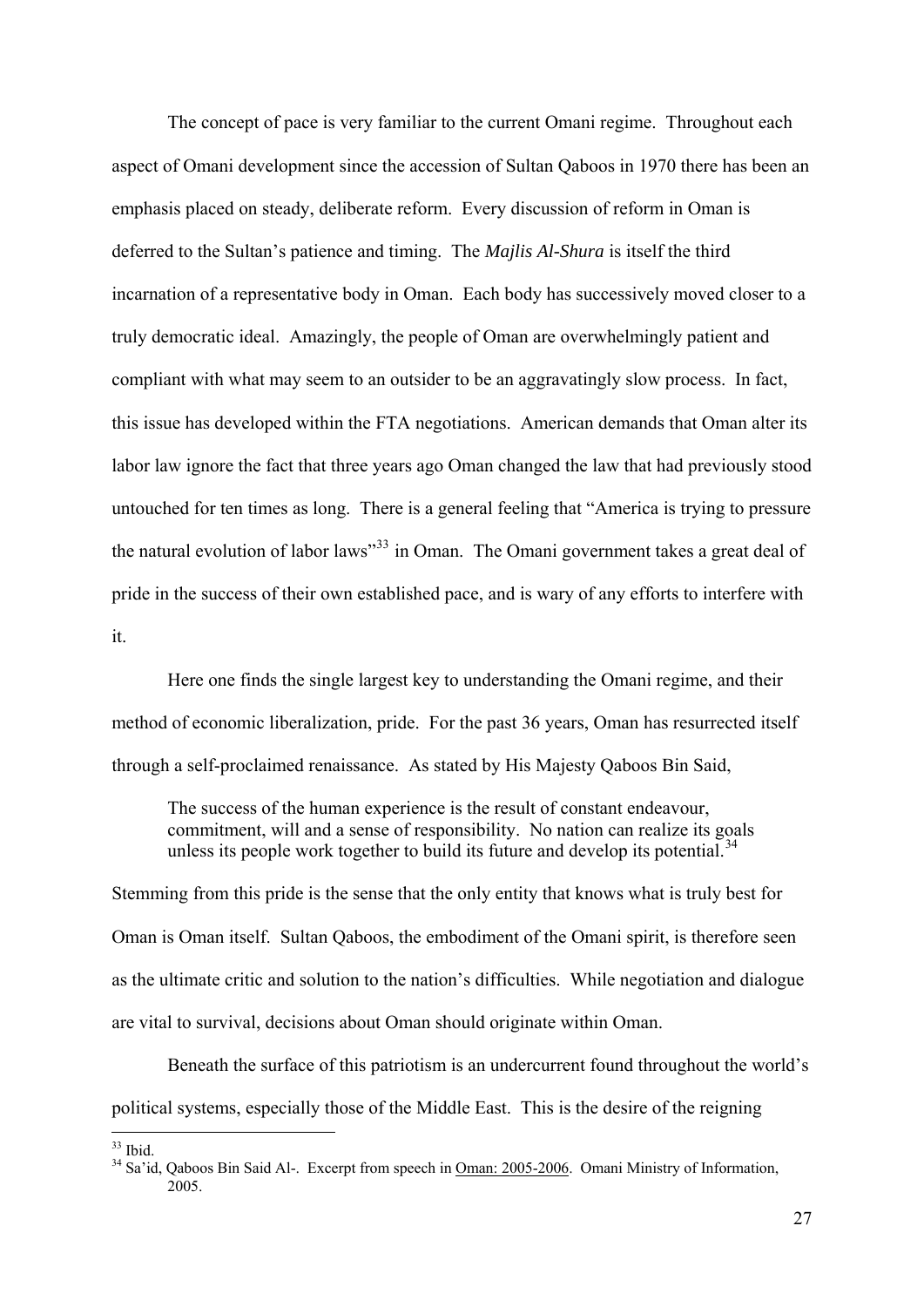regime to retain their power. No other region of the world has as strong of a tradition of regime-maintenance as the Middle East. Through crises and celebrations, Arab power structures are remarkably resilient. Oman is a shining example of this, where the Al-Bu Saidi family has maintained sovereign control for three centuries. Sultan Qaboos is no exception to this rule. In fact, through careful manipulation and low levels of corruption, the Sultan has managed to increase his power base while many neighboring regimes struggle against popular discontent.

 The Free Trade Agreement, beyond any economic benefits, provides Sultan Qaboos with another accomplishment to add to his list of successes. Towards his own people, the FTA signals that Oman has been recognized as an equal partner to the largest power in the world. The prestige from this "signals safety for foreign direct investment"<sup>[35](#page-29-0)</sup> and has already caught the attention of Yemeni and Indian business interested in using it to their advantage (with Oman reaping the middle-man benefits).<sup>[36](#page-29-1)</sup> In fact, part of the rush to push the FTA through was based on the Omani desire to be recognized not only as having such an agreement, but as being one of the first in the region to do so. Simultaneously, it shows the Omani public that Qaboos has, indeed, succeeded at modernizing their country to a level recognizable by world powers. Also, the FTA is likely to help produce new jobs in Oman, though the level to which this will occur is highly debatable. Regardless, the government is touting this feature because it knows that job creation is among the population's largest concerns. Addressing it so boldly exudes a confidence and progressive determination that restrained peoples respond to positively.

#### *Conclusion*

 It was this realization of the political benefits that settled the decision to pursue the Free Trade Agreement for the government of Oman. The economic benefits were well

<span id="page-29-0"></span><sup>&</sup>lt;sup>35</sup> Mennel, John E. Personal Interview. April 30, 2006.

<span id="page-29-1"></span><sup>&</sup>lt;sup>36</sup> Ismaily, Salem Ben Nasser Al-. Personal Interview. April 25, 2006.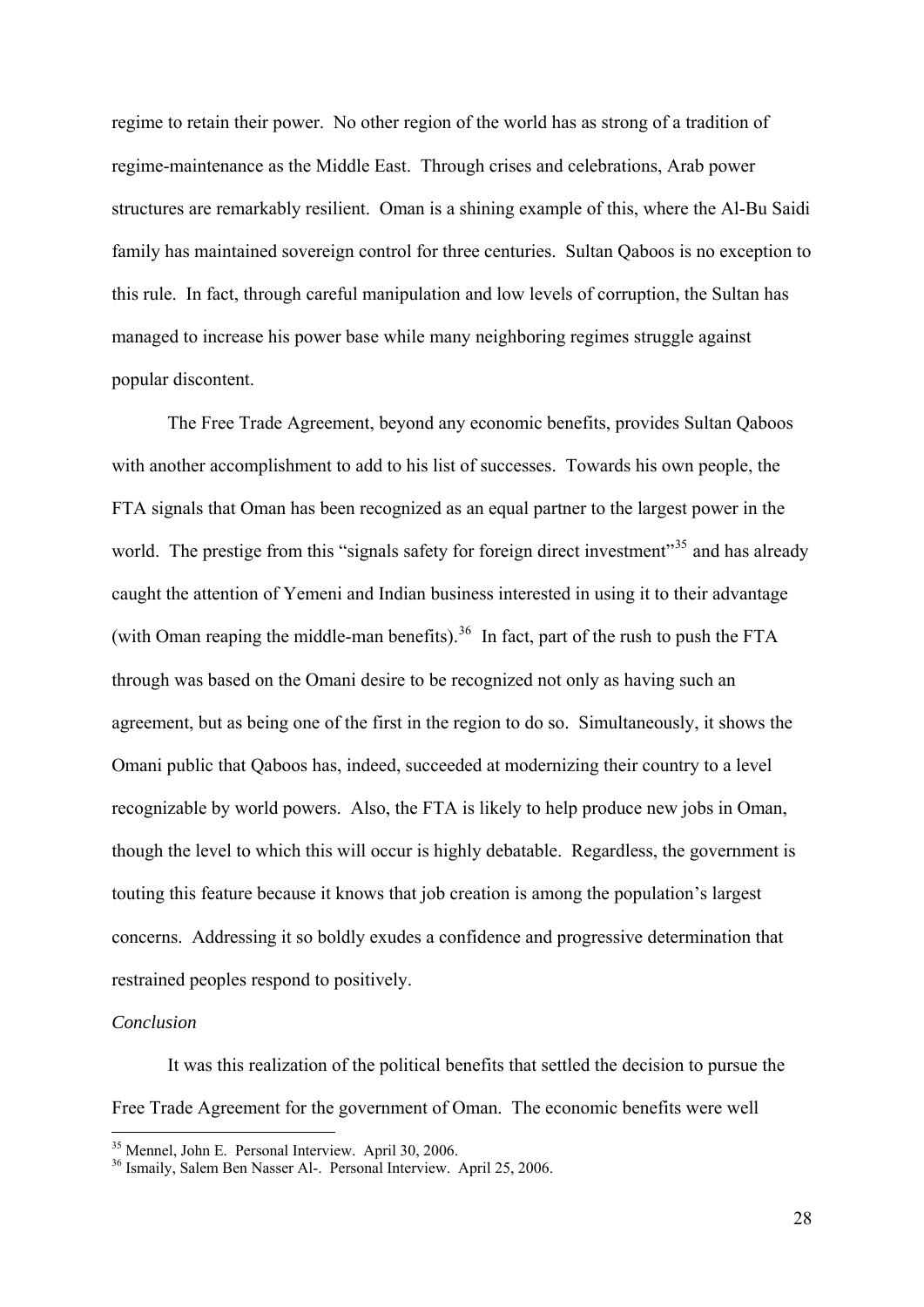recognized and explained by the responsible government officials, but the addition of another highlight to Sultan Qaboos' ruling resume sealed the deal. Because of this, when Robert Zoellick approached Oman with the proposal to begin consideration, work progressed rapidly. In the absence of any distractions or disputes of their decision (such as a free press or active public), the initial choice of the government to go ahead with negotiations remained unhindered throughout both the planning and negotiation process. With the clear order to progress having been issued, the practiced skill of Omani negotiators, paired with the already highly liberalized economy, greased the negotiation's wheels. The inevitable result was the lightning fast progress of the entire Omani side of negotiations.

# **E. Lessons**

 There are definite lessons to be learned from examining the process by which Oman prepared itself and undertook the acquisition of a Free Trade Agreement with the United States. For the United States, the message that may be taken is contrary to current policy. Oman is a successful, competitive nation that is quite obviously on the road to a liberal, possibly one day even being a fully democratic nation, if the Sultan's vision plays out. They have set their own course, and through careful, patient maneuvering, continued towards a goal that mirrors the American vision for an ideal partner. However, all of this has proceeded under a repressive regime that continues to deny what Americans consider 'basic' human rights. As America continues to try to bully its way through the Middle East and force countries into becoming democracies, Oman provides a better solution. Indeed, the path to a successful country is not through American democratic-republicanism, it is through wise governance. America would be better served to promote good governance, and worry less about the exact form of that governance.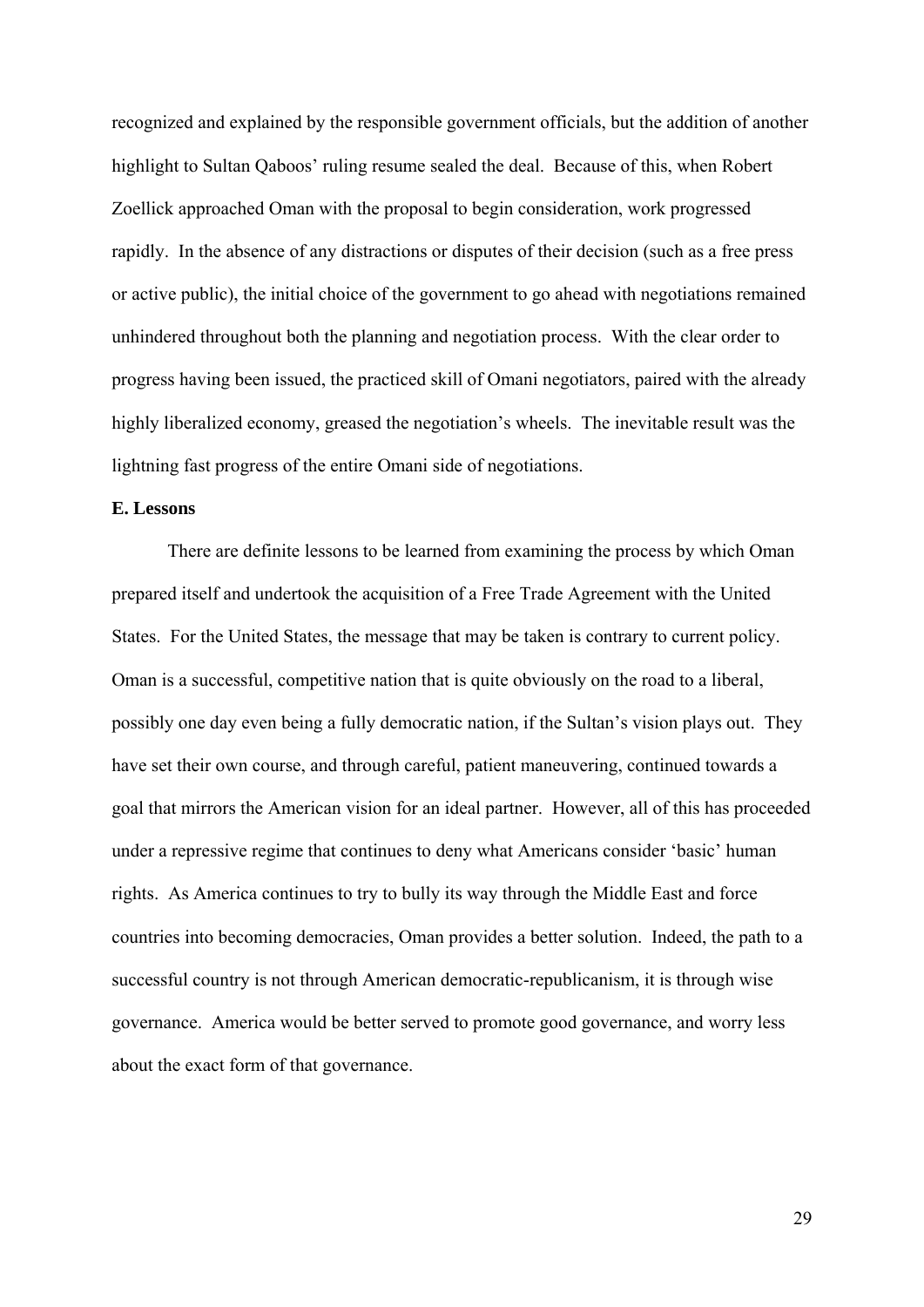There is a lesson to be found for Oman as well. Currently, the country can best be described as "a planned economy run by MBA's."[37](#page-31-0) Planned economies have historically proved to be impractical and prone to errors. "The government is currently the sole representative for the public and private sectors"[38](#page-31-1) and this will lead to issues unless the market is allowed to self-correct without government interference. Likewise, politically, Oman's government must allow a monitor to develop. The American system of checks and balances, as well as the input of the free media, helps to guard against fatal errors. The Omani system, regardless of its recent history of successes, is too centralized to possibly correct for mistakes in judgment until it is too late. The practice of using experts and including opponents has been wise, but eventually it will fail. Allowing a freer press or a representative body with the right to oversee government decisions would help insulate Oman against human errors.

 For the developing countries at large, Oman does provide good concepts that ought to be developed, but cannot be a true general model for development. The major factors that Oman possesses, a benevolent, secure leader and a patient, trusting populous, are simply not easily developed. However, Oman's practices of inclusion and dialogue would serve many developing nations well. The idea of measured development and liberalization can also help to guard against the economic shocks that accompany rapid economic opening.

# **F. Further Research**

1

 As with any study, there is more to be found. Of course, even greater access to other key players (ministers, the Sultan, the broader business community, etc.) would be valuable toward the exact same research line. After a period of time, it would be highly beneficial to examine the direct results of the Free Trade Agreement and how the economic theories behind it have played out. It would also be worthwhile to examine other aspects of Omani

<span id="page-31-1"></span><span id="page-31-0"></span> $37$  Mennel, John E. Personal Interview. April 30, 2006.<br> $38$  Balooshi, Talib I. Omar Al-. Personal Interview. May 1, 2006.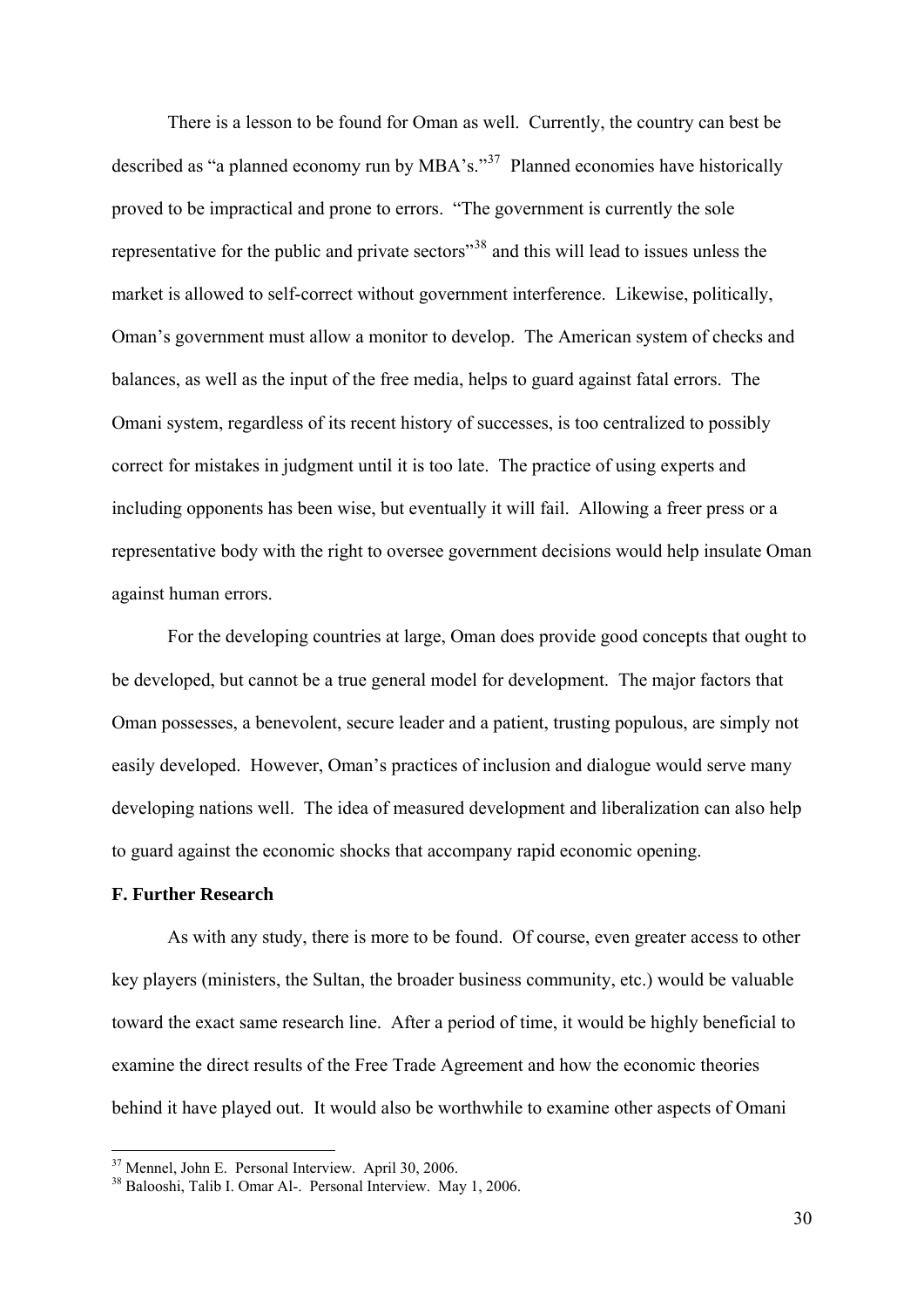economic relations such as: GCC relations, the Indian Ocean Rim Preferential Trading Agreement, the Oman Audit Program, Oman's expressed desire to be the economically freest nation in the world, and many more. In-depth character studies of the key players within Oman are lacking as well. The possibilities for further studying are as rapidly expanding as the political and economic realms of Oman itself.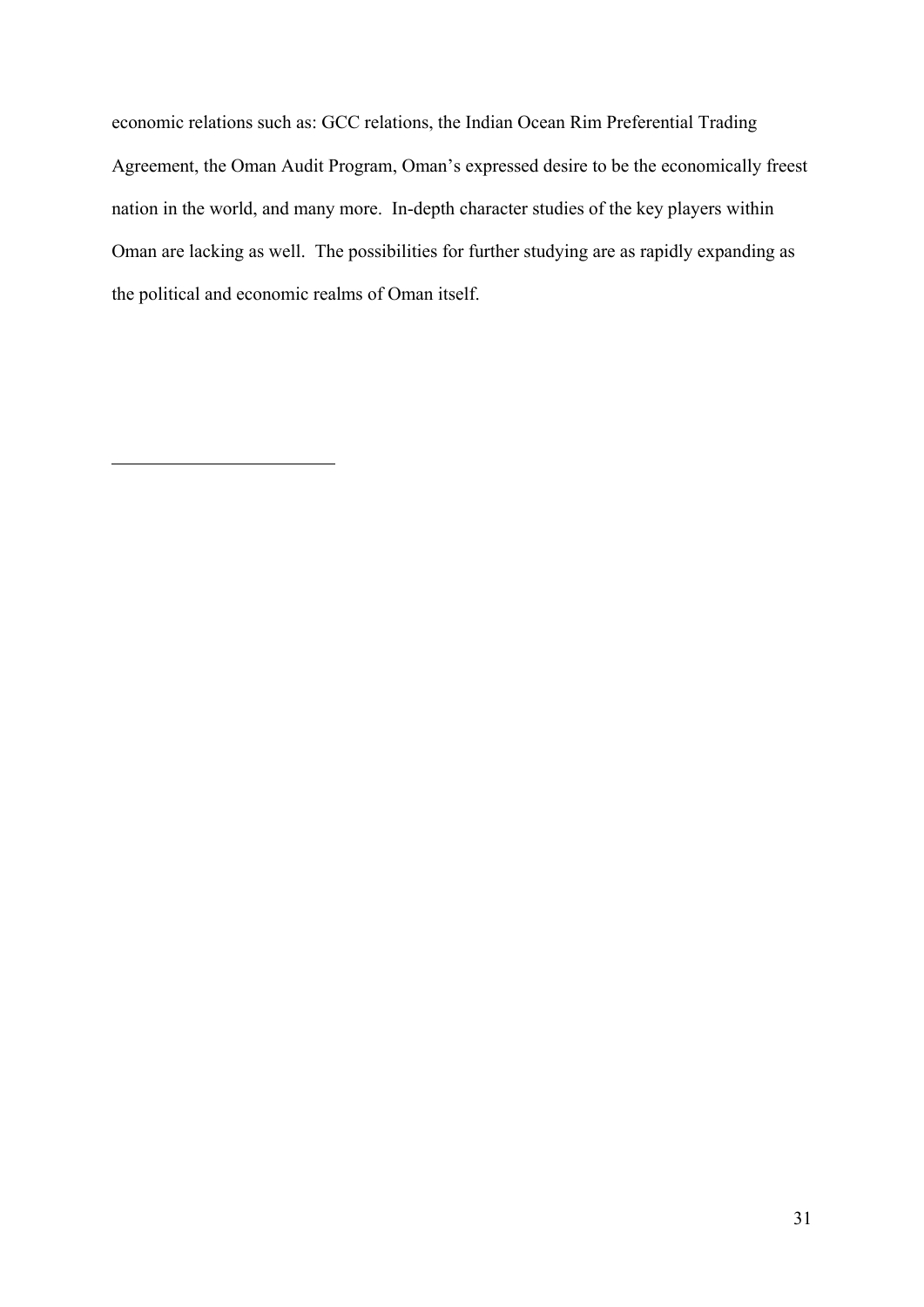#### **Works Cited**

Abduani, Dr. Ali H. A. Al-. Personal Correspondence. April 30, 2006.

- Abri, Ahmed Al-. Personal Interview. April 6, 2006.
- Allen, Calvin Jr. and W. Lynn Rigsbee, II. Oman Under Qaboos: From Coup to Constitution, 1970-1996. Frank Cass Publishers, Portland, OR, 2000.
- Balooshi, Talib I. Omar Al-. Personal Interview. May 1, 2006.
- Cook, Frances D. "Testimony Regarding the US-Oman Free Trade Agreement." Ways and Means Committee, House of Representatives, Washington, DC. April 5, 2006.
- Esry, Khalfan Al-. "Living and Working in Oman: Understanding the Culture." School for International Training, Al-Khuwair, Oman.
- Fawcett, Louise ed. International Relations of the Middle East. Oxford UP, 2005.
- Galal, Ahmed and Robert Z. Lawrence. Anchoring Reform With a US-Egypt Free Trade Agreement. Institute for International Economics, May 2005.
- Hamod, David. "US-Oman Free Trade Agreement: U.S.-Arab Chamber Urges Congress to Stand Firmly Behind the FTA." NUSACC Press Release, March 6, 2006.
- Ismaily, Salem Ben Nasser Al-. Personal Interview. April 25, 2006.
- Lee, Thea M. "Testimony on the Implementation of the United States-Oman Free Trade Agreement." AFL-CIO. Subcommittee on International Trade of the Senate Committee on Finance, Washington, DC. March 6, 2006.
- Lukauskas, Arvid and Susan Minushkin. "Explaining Styles of Financial Market Opening in Chile, Mexico, South Korea, and Turkey" *International Studies Quarterly*. Vol. 44, No. 4 (Dec., 2000) pg.695-723
- Marx, Karl, and Friedrich Engels. 1848. "The Communist Manifesto." In *Karl Marx: Selected Writings*, edited by David McLellan. Oxford: Oxford University Press, 1977.
- Mennel, John E. Personal Interview. April 30, 2006.
- Moore, Pete W. "The Newest Jordan: Free Trade, Peace and an Ace in the Hole" *Middle East Report,* June 26, 2003.
- Oxley, Allen. "Free Trade Agreements in the era of globalisation—new instruments to advance new interests—the case of Australia." *Australian Journal of International Affairs*, Vol. 57, No. 1, pp. 165–186, EBSCO Publishing, 2003.
- Palmer, Doug. "US Signs Trade Pact With Oman, Keeps Egypt On Hold." Reuters, January 19, 2006.